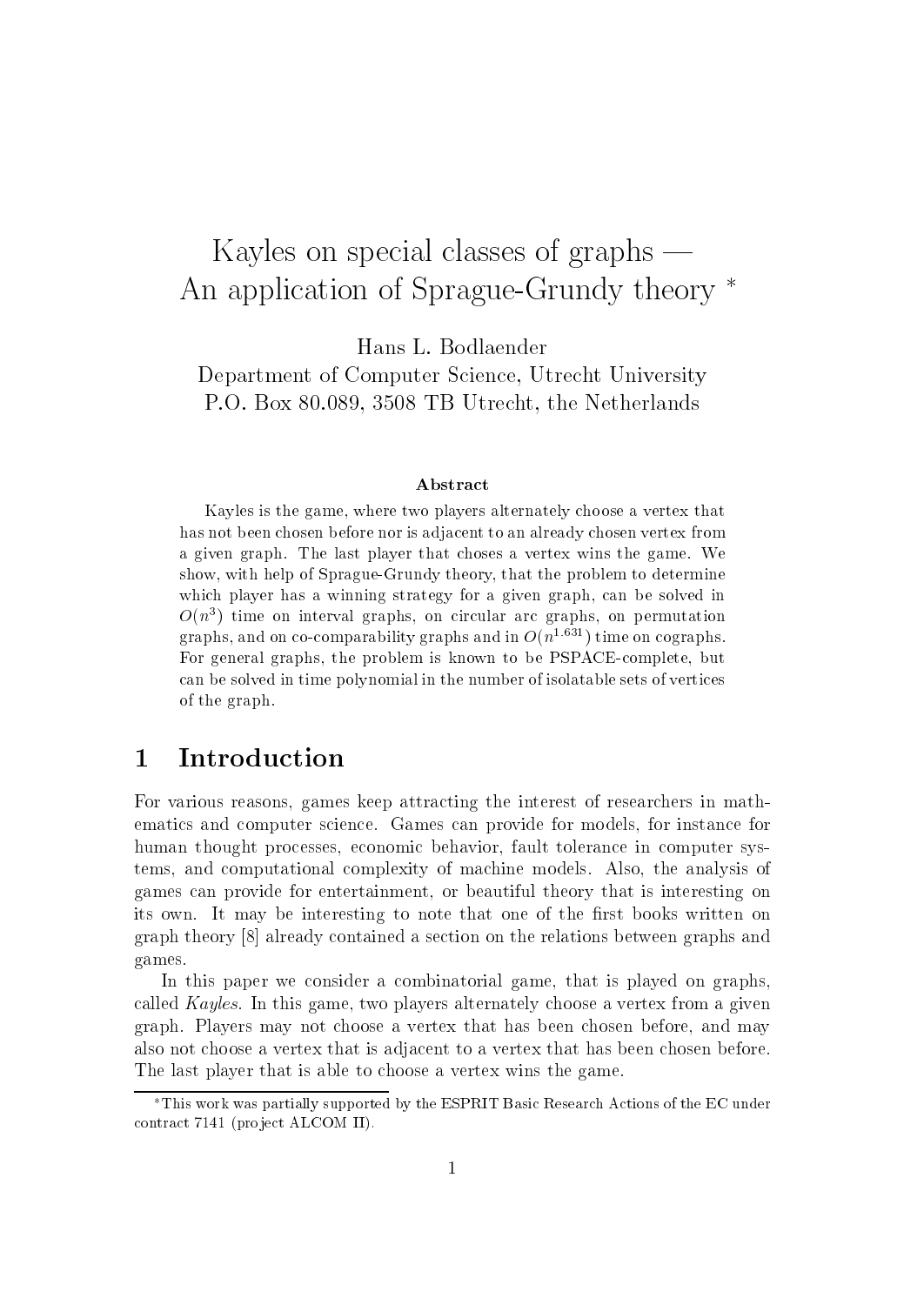The game can also be described as follows: when a player chooses a vertex, this vertex and all its neighbors are removed from the graph. The first player that ends his move with the empty graph wins the game.

We consider the problem: given a graph  $G = (V, E)$ , does there exist a winning strategy for the first player when Kayles is played on  $G$ ? We denote this problem also by the name Kayles. Kayles has been shown to be PSPACE-complete by Schaefer [9].

Despite its intractability for general graphs, Kayles has some nice characteristics, which together allow for efficient algorithms that solve some special cases. We remark that the game Kayles is:

- as two player player game.
- nite. The game always ends after a nite number of moves, and each player can choose each time from a finite number of possible moves.
- full-information. There is no information that is hidden to one or both players, like for instance in bridge, where cards of other players are unknown.
- deterministic. Every move gives rise to a unique position; no randomization devices (such as dice) are used.
- impartial. This means that positions have no preference towards players. In other words, for each position, either the player that must move has a winning strategy, or the other player has  $-$  this is regardless of whether player 1 or player 2 must move from the position. For example, chess is not impartial, as there are white and black pieces owned by the players.
- with 'last player that moves wins the game' rule.

These six characteristics of Kayles make it possible to analyse the game with help of Sprague-Grundy theory. Some readers may know this theory as the theory of the game Nim. In this theory, one associates to each position a (natural) number, here called nimber after [1]. (The position has nimber i, when it can be represented by a stack of corresponding height in the game Nim.) It is possible to do some calculations with these nimbers, and determine which player has a winning strategy. In many cases, these calculations will be intractable, but  $-$  as will be shown in this paper  $-$  in some cases, they are not.

Those basic notions and results of Sprague-Grundy theory that are needed for this paper are reviewed in section 2. For more background, we recommend the reader to consult [1] or [3]. Some graph theoretic definitions are also given in section 2.

In section 3, we give a data structure, needed for the algorithm, described in section 4. This algorithm solves Kayles on a graph with n vertices, e edges, and  $\alpha$ different isolatable sets of vertices, in time  $O(\alpha ne)$ . In sections 5, 6 and 7 we give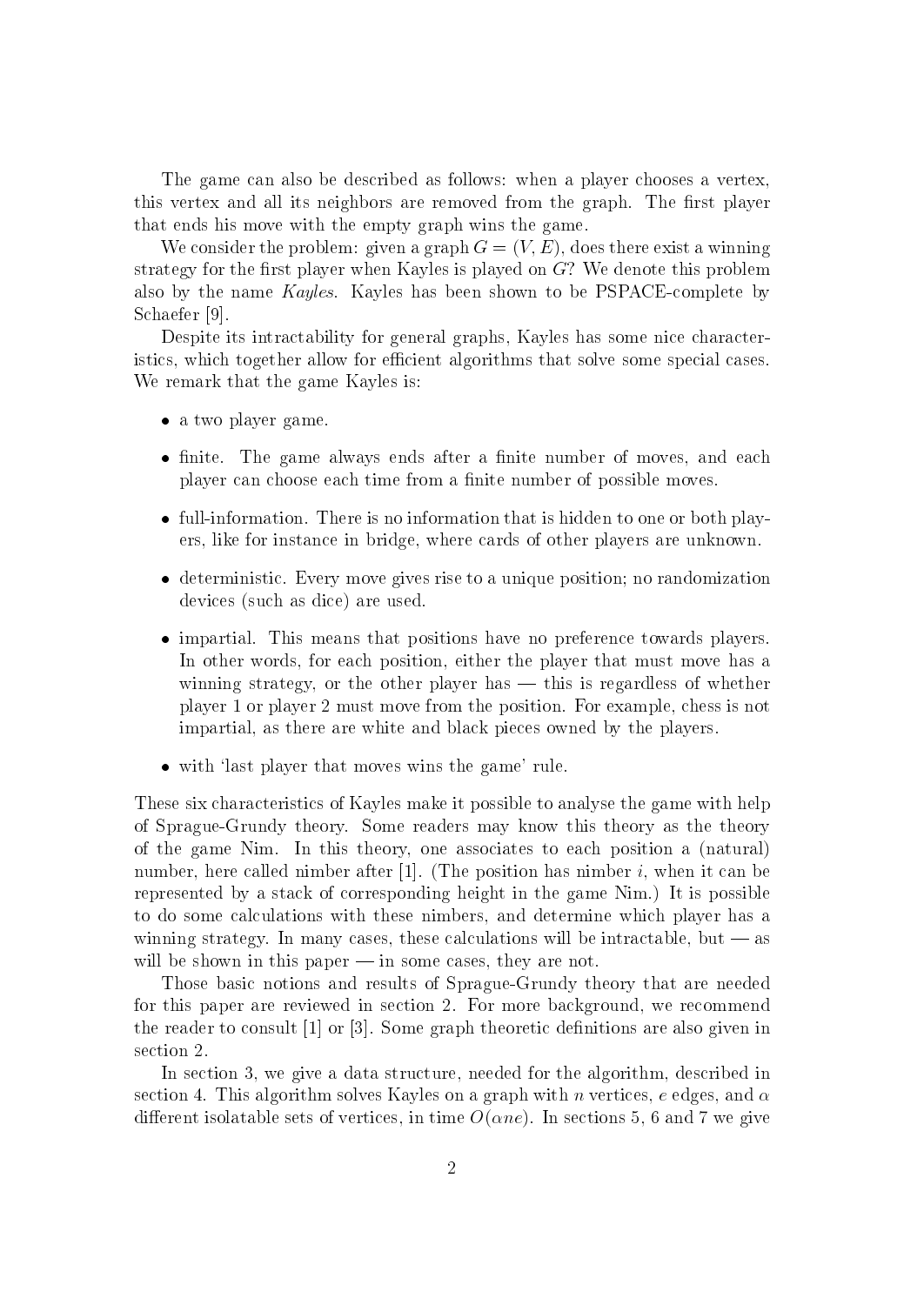modifications of this algorithm, that solve Kayles on interval graphs, circular arc graphs, cographs, permutation graphs and cocomparability graphs in polynomial time. For the result on cographs, we show that the nimber of a cograph with  $n$ vertices is of size  $O(n^{0.631})$ . Some final remarks are made in section 8.

## 2 Definitions and preliminary results

In this section we give some definitions, and review some results from Sprague-Grundy theory. All graphs in this paper are considered to be finite, undirected and simple. For a graph  $G = (V, E)$ , and a subset of the vertices  $W \subset V$ , the subgraph of G, induced by W, is denoted by  $G[W] = (W, \{(v, w) \in E \mid v, w \in$ W. We denote |V| by n, and |E| by e. For  $v \in V$ , denote the set containing v and all neighbors of v by  $N(v) = \{v\} \cup \{w \in V \mid (v, w) \in E\}$ . For  $X \subseteq V$ , write  $N(X) = \bigcup_{v \in X} N(v).$ 

**Definition 2.1** Let  $G = (V, E)$  be a graph. A set of vertices  $W \subset V$  is called isolatable, if there exists a set  $X \subset V$ , such that

- 1. X is an independent set of vertices  $(\forall v, w \in X : v \neq w \Rightarrow (v, w) \notin E)$
- 2. G[W] is a connected component of the graph  $G[V \Leftrightarrow N(X)]$ .

In other words, a set  $W \subset V$  is isolatable, if it induces a connected subgraph of  $G$ , and there exists an independent set of vertices  $X$ , such that if we remove X and all neighbors of vertices in X from  $V$ , then  $W$  is one of the connected components.

In section 4 we will prove that Kayles can be solved in time polynomial in the number of different isolatable subsets of vertices of the input graph  $G$ . Thus, we are interested in classes of graphs where the number of different isolatable subsets is bounded by a polynomial in the number of vertices of the graph. Examples of such classes are the interval graphs, the circular arc graphs, the cographs, the permutation graphs, and the co-comparability graphs.

**Definition 2.2** A graph  $G = (V, E)$  is an interval graph, iff one can associate with each vertex  $v \in V$  an interval on the real line  $[b_v, e_v] \subseteq R$ , such that for all  $v, w \in V, v \neq w$ :  $(v, w) \in E \Leftrightarrow [b_v, e_v] \cap [b_w, e_w] \neq \emptyset$ .

Interval graphs can be recognized in  $O(n + e)$  time, and in the same order of time, the corresponding interval model can be built [2]. As only the order of the endpoints of the intervals matters, one can assume that all  $b_v, e_v \in \{1, 2, \ldots, 2n\}.$ 

A generalization of the interval graphs are the circular arc graphs. They can be defined as follows: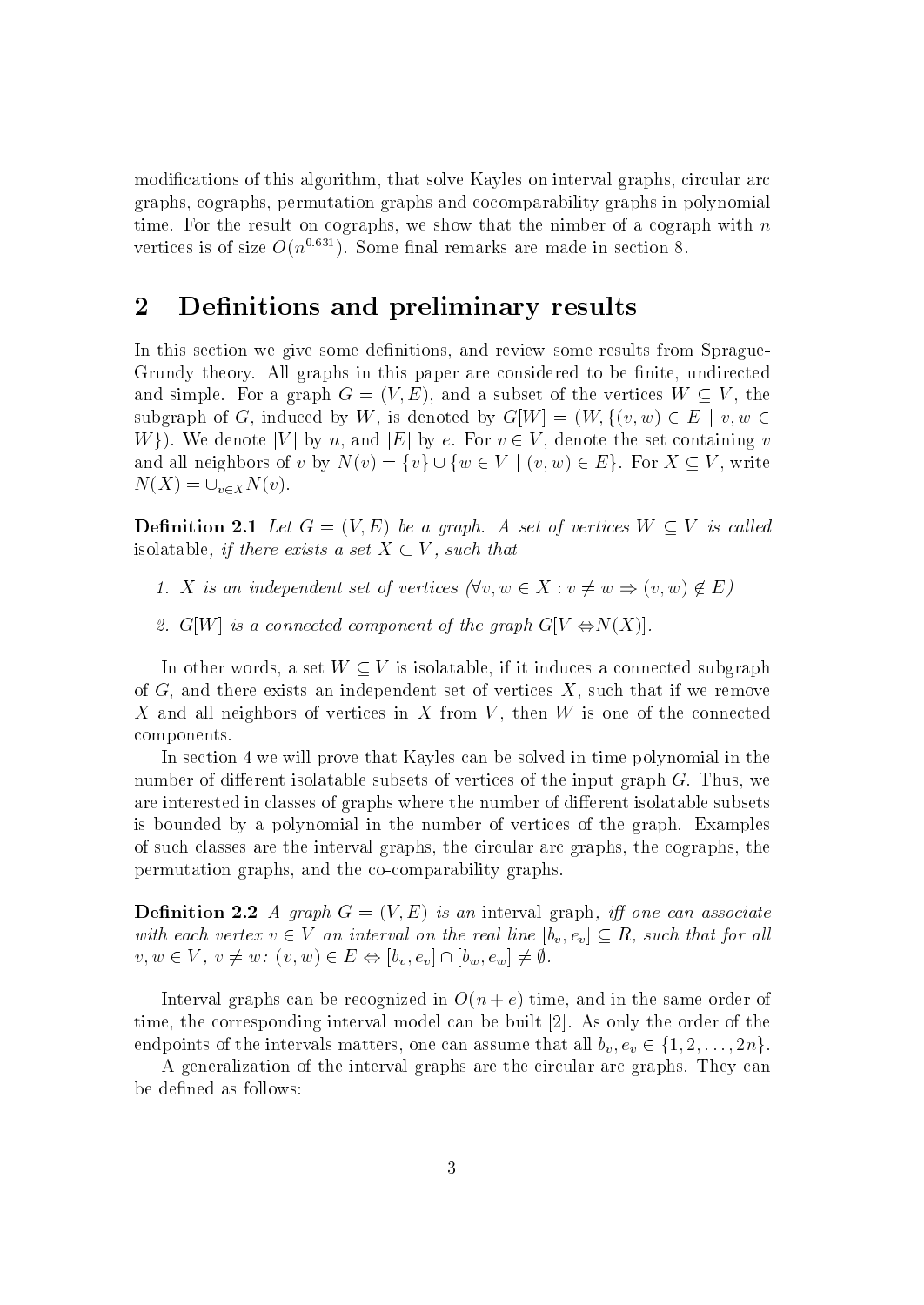**Definition 2.3** A graph  $G = (V, E)$  is a circular arc graph, iff one can associate with each vertex  $v \in V$  an set of integers  $S_v \subseteq \{1, 2, \ldots, 2n\}$ ,  $(n = |V|)$ , with  $S_v$ either of the form  $\{b_v, b_v + 1, \ldots, e_v \Leftrightarrow 1, e_v\}$ , or of the form  $\{b_v, b_v + 1, \ldots, 2n \Leftrightarrow$  $1, 2n\} \cup \{1, 2, \ldots, e_v \Leftrightarrow 1, e_v\}, \; (b_v, e_v \in \{1, 2, \ldots, 2n \Leftrightarrow 1, 2n\},) \; such \; that \; for \; all$  $v, w \in V, v \neq w: (v, w) \in E \Leftrightarrow S_v \cap S_w \neq \emptyset.$ 

Recognition of circular arc graphs, and building the corresponding representation can be done in  $O(n^3)$  time [10].

 $\blacksquare$  denote 2.4  $\blacksquare$  . The contract  $\blacksquare$  and  $\blacksquare$  and  $\blacksquare$  and  $\blacksquare$  and  $\blacksquare$  . The two distortions  $\blacksquare$ (disjoint) union of  $G_1$  and  $G_2$  is the graph  $G_1 \cup G_2 = (V_1 \cup V_2, E_1 \cup E_2)$ . The product of  $G_1$  and  $G_2$  is the graph  $G_1 \times G_2 = (V_1 \cup V_2)$ ulliaing the corresponding represen-<br>  $(V_2, E_2)$  be two disjoint graphs. The<br>  $G_1 \cup G_2 = (V_1 \cup V_2, E_1 \cup E_2)$ . The<br>  $= (V_1 \cup V_2, E_1 \cup E_2 \cup \{(v, w) \mid v \in$  $V_1, w \in V_2$ .

In some cases, we write  $G_1\cup G_2,$  or  $G_1\times G_2,$  for graphs  $G_1,$   $G_2$  which are not disjoint. As we always want the operations  $\cup$  and  $\times$  to work on disjoint graphs, we assume implicitly in these cases, that we take the disjoint union or product of two disjoint graphs that are isomorphic with  $G_1$ , and  $G_2$ , respectively.

**Definition 2.5** A graph is a cograph, if and only if it can be formed by the following rules:

- 1. Every graph with one vertex and no edges is a cograph.
- 2. If  $G_1 = (V_1, E_1)$  and  $G_2 = (V_2, E_2)$  are disjoint cographs, then  $G_1 \cup G_2$  and  $G_1 \times G_2$  are cographs.

To each cograph G, one can associate a labeled rooted tree  $T_G$ , called the *cotree* of G. Each leaf node of  $T_G$  corresponds to a (unique) vertex of V. Each internal node is labeled with either a 0 or a 1. Children of nodes labeled with 1 are labeled with 0, and vice versa. Two vertices are connected, if and only of their lowest common ancestor in the cotree is labeled with a 1.It is possible to associate a cotree with each node of the tree. Leaf nodes correspond to the cotree with the one vertex they represent. Internal nodes labeled with 0 (1) correspond to the disjoint union (product) of the cographs, corresponding to the children of the node. G equals the cograph corresponding with the root of  $T<sub>G</sub>$ . Cographs can be recognized in O(n + e) time,and in the same time the corresponding cotree can be built [4]. the node. G equals the cograph corresponding with the root of  $I_G$ . Cographs can<br>be recognized in  $O(n + e)$  time, and in the same time the corresponding cotree<br>can be built [4].<br>**Definition 2.6** A graph  $G = (V, E)$  is a permu

**Definition 2.6** A graph  $G = (V, E)$  is a permutation graph, iff there exist a bisuch that for all  $v, w \in V$ :  $(v, w) \in E \Leftrightarrow (f(v) < f(w))$  and  $\pi(f(v)) > \pi(f(w))$ ) or  $(f(v) > f(w)$  and  $\pi(f(v)) < \pi(f(w))$ .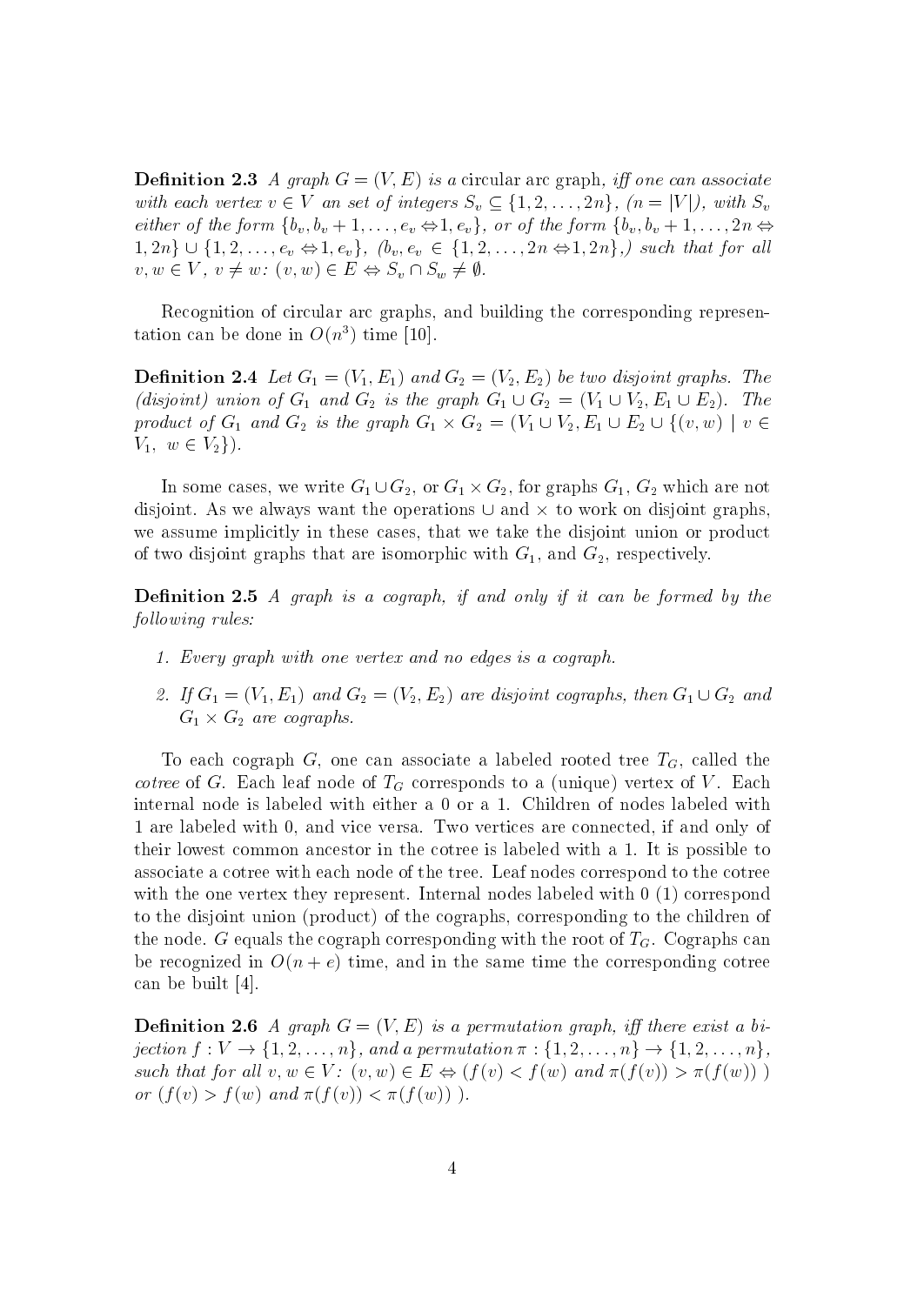Permutation graphs can be recognized in  $O(n^3)$  time, and in the same time, the corresponding numbering of the vertices and permutation  $\pi$  can be found [6].

A graph is a co-comparability graph, if it is the complement of a comparability graph. A graph  $G = (V, E)$  is a comparability graph, if it has a transitive orientation. Co-comparability graphs can be characterized as the intersection graphs of continous functions  $f : [0, 1] \rightarrow R$ : one can associate to each vertex  $v \in V$  a continuous function  $f_v : [0, 1] \to R$ , such that for all  $v, w \in V$ ,  $v \neq w$ : A graph is a co-comparability graph, if it is the con-<br>graph. A graph  $G = (V, E)$  is a comparability graphs can be charace<br>graphs of continuous functions  $f : [0, 1] \rightarrow R$ ; one ca $v \in V$  a continuous function  $f_v : [0, 1] \rightarrow R$ , suc

Note that some of these classes are properly contained in others: every cograph is a permutation graph, every interval graph is a circular arc graph, and every permutation graph and every interval graph is a co-comparability graph.

Next, we review some notions and results from Sprague-Grundy theory. For a good introduction to this theory, the reader is referred to [3] or the less formal and entertaining [1].

A nimber is an integer in  $N = \{0, 1, 2, \ldots\}$ . For a finite set of nimbers  $S \subseteq N$ , define the minimum excluded nimber of S as  $mex(S) = \min\{i \in N \mid i \notin S\}.$ 

We now assume that we consider positions in a two-player game, that is finite, deterministic, full-information, impartial, with 'last player wins'-rule. (As in Kayles.)

To each position in such a game, one can associate a nimber in the following way. If no move is possible in the position (and hence the player that must move loses the game), the position gets nimber 0. Otherwise the nimber is the minimum excluded nimber of the set of nimbers of positions that can be reached in one move.

**Theorem 2.1** [1, 3] There is a winning strategy for player 1 from a position, if and only if the nimber of that position is at least 1.

Denote the nimber of a position p by  $nb(p)$ . We next define the sum of two games. For (finite, deterministic, impartial, ...) games  $\mathcal{G}_1, \mathcal{G}_2$ , the sum of  $\mathcal{G}_1$  and  $\mathcal{G}_2, \, \mathcal{G}_1 + \mathcal{G}_2$  is the game, where each player when moving first decides whether he wants to make a move in  $\mathcal{G}_1$  or in  $\mathcal{G}_2$ , and then selects a move in that game. The player that makes the last move (whether it is in  $\mathcal{G}_1$  or  $\mathcal{G}_2$ ) wins the game  $\mathcal{G}_1 + \mathcal{G}_2$ .

**Definition 2.7** Let  $i_1, i_2 \in N$  be nimbers.  $i_1 \oplus i_2$  is the binary sum of  $i_1$  and  $i_2$ without carry, i.e.,  $i_1 \oplus i_2 = \sum_{i=1}^{j} |(|i_1/2^j|)$  is odd)  $\Leftrightarrow (|i_2/2^j|)$  is even).

In other words, write i1 and i2 in binary notation. For every digit, take <sup>a</sup> <sup>1</sup> if either i1 has a 1 for that digit, and i2 has a 0 for that digit, or vice versa. For example  $10 \oplus 7 = (8 + 2) \oplus (4 + 2 + 1) = 8 + 4 + 1 = 13.$ 

By  $(p_1, p_2)$  we denote the position in  $\mathcal{G}_1 + \mathcal{G}_2$ , where the position in  $\mathcal{G}_i$  is  $p_i$  $(i = 1, 2).$ 

**Theorem 2.2** [1, 3] Let  $p_1$  be a position in  $\mathcal{G}_1$ ,  $p_2$  a position in  $\mathcal{G}_2$ . The nimber of position  $(p_1, p_2)$  in  $\mathcal{G}_1 + \mathcal{G}_2$  equals  $nb((p_1, p_2)) = nb(p_1) \oplus nb(p_2)$ .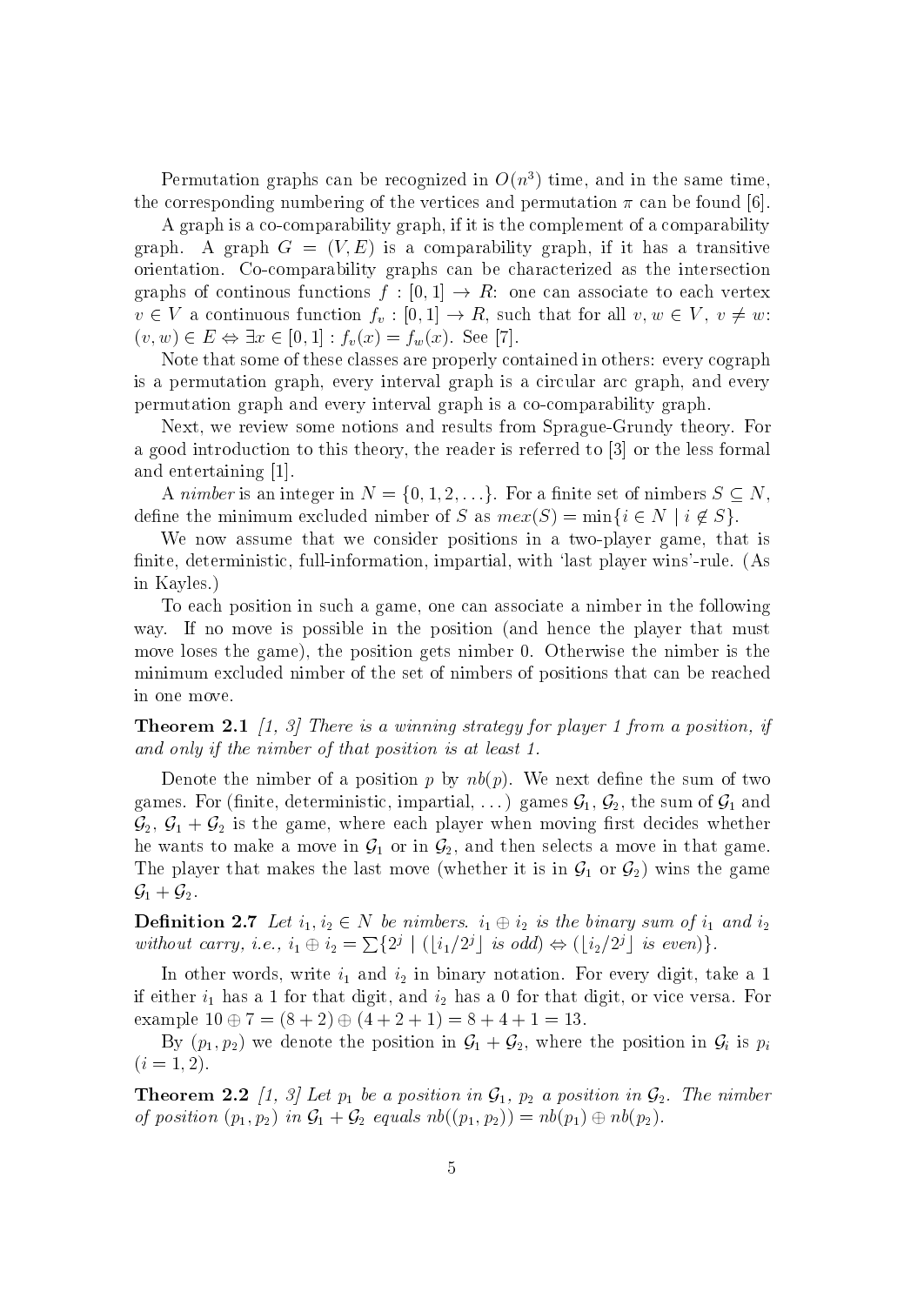#### 3 A data structure

In this section we describe a data structure  $X$ , which is needed for the algorithm in section 4. For a finite, ordered set  $V$ , the data structure can store subsets  $W \subseteq V$  with a value  $val(W)$ , and retrieve these values. The following operations are possible on the data structure:

- store $(W, x)$ , for  $W \subset V$ ,  $x \in N$ .
- present true, it are the operation store in an operation store (W; ) has been performed performed the complete before for any value of  $x$ .
- val $(W)$ . Returns, if present $(W)$ , the value x of the last operation store $(W, x)$ . Undefined, if not present $(W)$  holds.

We assume an ordering  $\lt$  on V, and assume that testing  $\lt$  can be done in constant time. (In our application,  $V$  is the set of vertices of  $G$ . We just number the vertices of G by  $v_1, v_2, \ldots$ )

We now give a simple, recursive description of the data structure  $X$ . It consists of three parts:

- A boolean variable *empty-present*, which denotes whether present( $\emptyset$ ).
- An integer variable *emptu-val*, which denotes val( $\emptyset$ ), if present( $\emptyset$ ), and is undefined otherwise.
- A data structure Y, where for every  $v \in V$  such that there exists a  $W \subset V$ with present  $(W)$  and v is the lowest numbered element in W, a pointer is stored to another data structure of type X, that stores all sets  $W \subseteq V$  with  $v$  the lowest numbered vertex in  $W$ .

An example of this construction is given in Figure 1.

To search for a set  $W \subseteq V$  (assume W is given in sorted order): if  $W = \emptyset$ . then empty-present and empty-val give the desired information. Otherwise, let v be the smallest numbered vertex in  $W$ , and search for v in the data structure Y. If v does not appear in Y , then not present(W). Otherwise, follow the pointer for v in data structure Y to the smaller data structure X, and repeat the process To search for a set  $W \subseteq V$  (assume  $V$ )<br>then *empty-present* and *empty-val* give th<br>be the smallest numbered vertex in  $W$ , are<br>If  $v$  does not appear in  $Y$ , then not pres-<br>for  $v$  in data structure  $Y$  to the smaller d

To store( $W, x$ ), do the following. (Again, we assume that W is given in sorted order.) If the data-structure is not yet initialized, initialize it. (Reserve memory locations for *empty-present* and *empty-val*, and do what is necessary to initialize data structure Y.) If  $W = \emptyset$ , set *empty-present* to **true**, and set *empty-val* to x. Otherwise, take the smallest element v from  $W$ , and check whether v is present in Y . If not, insert v insert v insert v insert v in Y , and a pointer to a new pointer to a new pointer to a structure of type X. Otherwise, find the pointer stored for  $v$  in Y. In both cases, follow the pointer, and repeation with W  $\Leftrightarrow$  for the smaller data structure Y.) If  $W = \emptyset$ , set *empty-present* to **true**, and set *empty-val* to x.<br>Otherwise, take the smallest element v from W, and check whether v i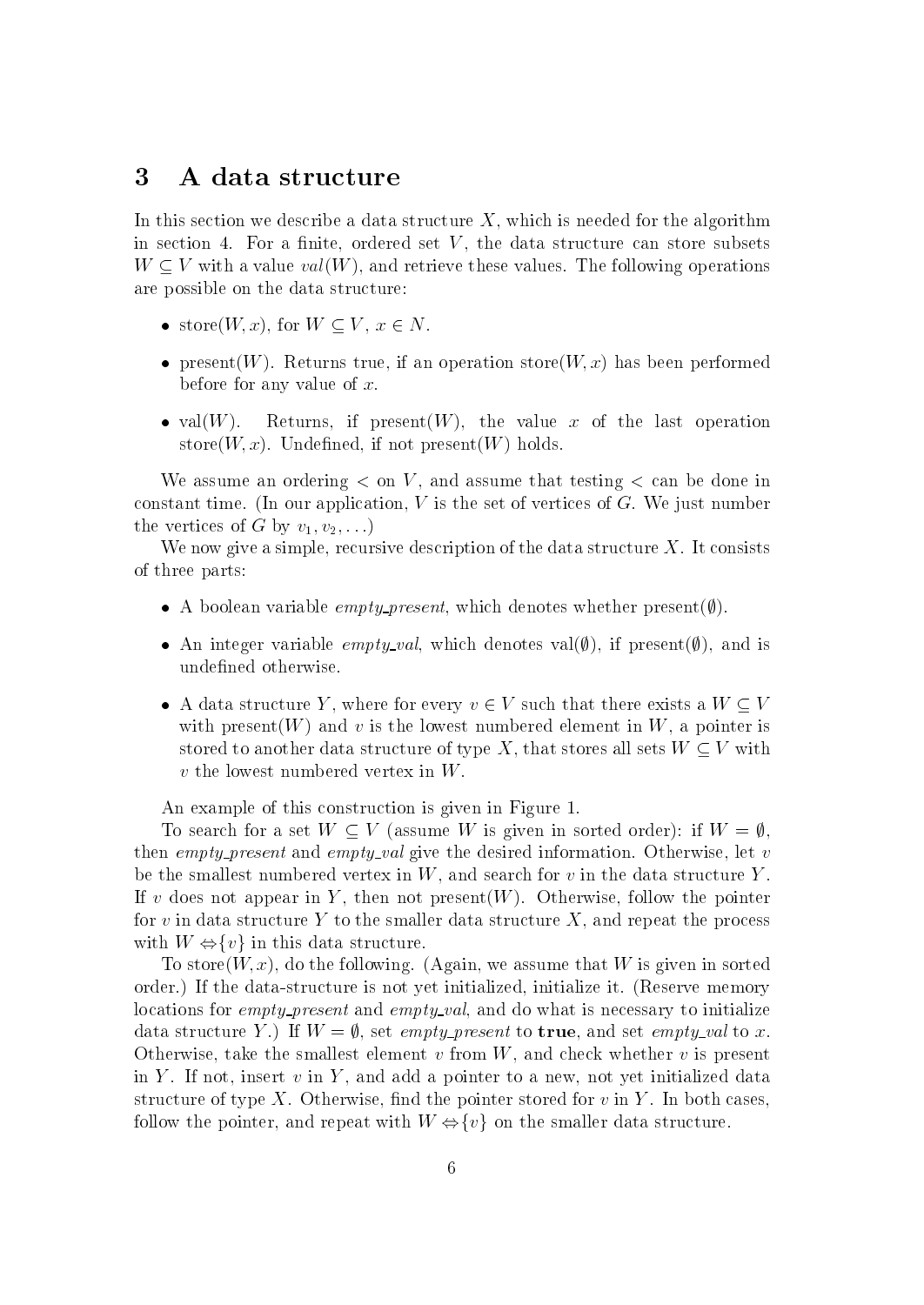

Figure 1: An example of data structure X, storing  $\{1,2\}$  with value 4,  $\{1,3\}$ with value 5,  $\{2\}$  with value 5,  $\{2, 4\}$  with value 7, and  $\{4\}$  with value 8

There are several possible ways to implement the data structures  $Y$ . Three of these possibilities are:

- as a balanced search tree. As a both search tree. As both search and insert and insert and insert and insert and insert and insert and insert and insert and insert and insert and insert and insert and insert and insert an operations cost  $O(\log n)$  time per access to a data structure of type Y, the total time per store, present or val operation is  $O(|W|\log|V|)$ . The space needed is  $O(\sum_{\text{present}(W)} |W|)$ .
- as an van Emde Boas data structure in data structure for the operations in data structure in data structure in Y take now  $O(\log \log n)$  time and the total time per store present or val operation becomes  $O(|W| \log \log |V|)$ . The space needed per data structure Y is  $O(|V|)$ , hence in total  $O(|V|\alpha)$ , where  $\alpha$  is the number of sets W that are present in the data structure.
- as a dynamic perfect hashing data structure, as described by Dietzfelbinger et al [5]. Search operations cost  $O(1)$  time worst case, insert operations cost  $O(1)$  expected time. Memory use is linear in the number of stored keys. This method uses randomization. Using this data structure, present and val operations cost  $O(|W|)$  time worst case, and store operations cost  $O(|W|)$ expected time. The amount of space that is used again is  $O(\sum_{\text{present}(W)} |W|)$ .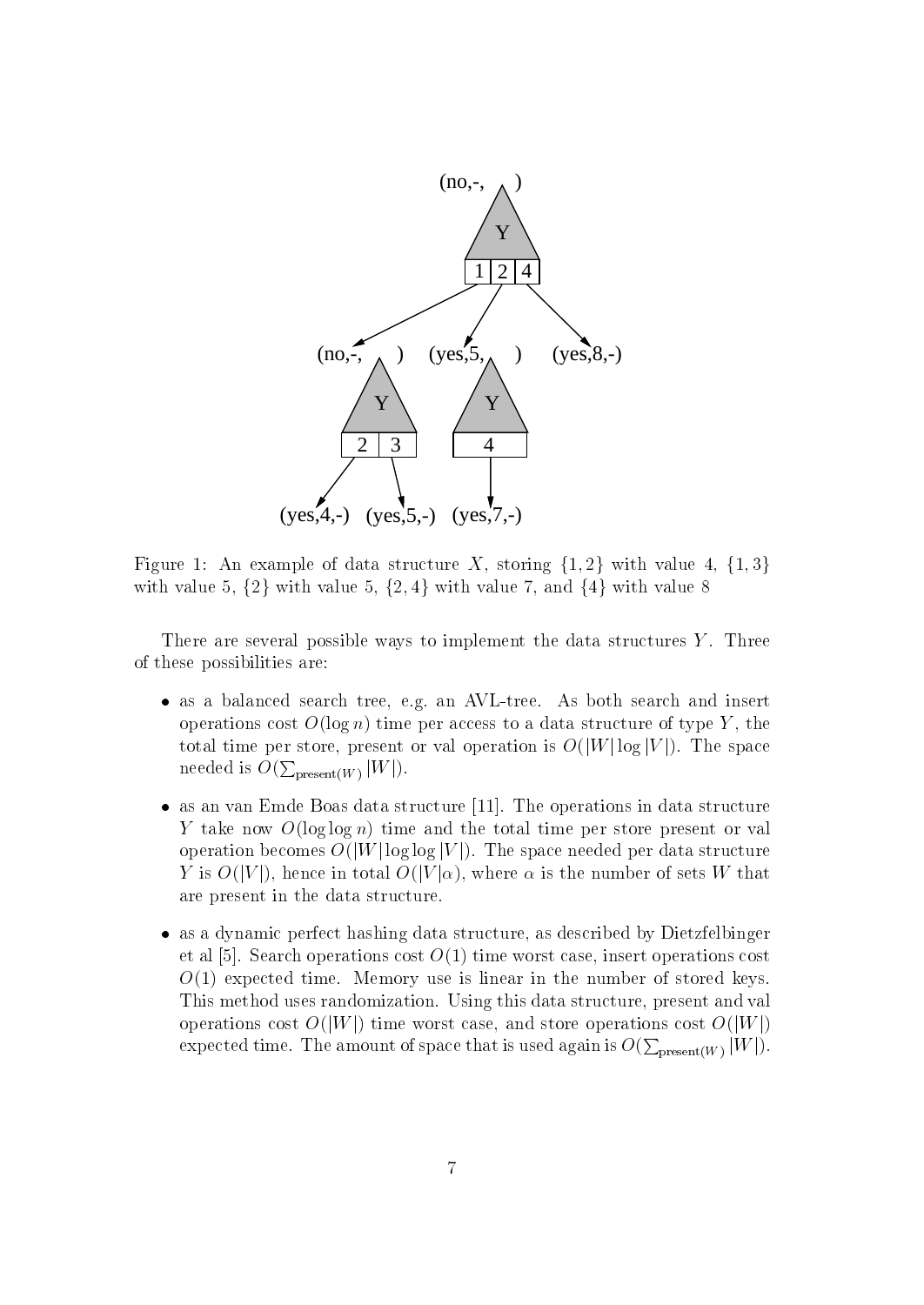#### Kayles and nimbers  $\boldsymbol{4}$

As Kayles is an impartial, deterministic, finite, full-information, two-player game with the rule that the last player that moves wins the game, we can apply Sprague-Grundy theory to Kayles, and we can associate with each graph G the nimber of the start position of the game Kayles, played on G. We denote this nimber  $nb(G)$ , and call it the *nimber of G*.

Note that when  $nb(G)$  is known, then one can directly determine, with theorem 2.2 which player has a winning strategy.

An important observation is the following: when  $G = G_1 \cup G_2$  for disjoint graphs  $G_1, G_2$ , then the game Kayles, played on G, is the sum of the game Kayles, played on  $G_1$ , and the game Kayles, played on  $G_2$ . Hence, by theorem 2.2, we have the following result.

**Theorem 4.1**  $nb(G_1 \cup G_2) = nb(G_1) \oplus nb(G_2)$ .

The second important observation is that when some vertices  $X \subseteq V$  have been chosen, then the nimber of the resulting position is equal to the nimber of  $G[V \Leftrightarrow N(X)].$  In other words: the game does not change when we remove all vertices that have been chosen and all their neighbors from  $G$ . In particular, the nimber of the position arising from playing v in G as first move equals  $nb(G[V \Leftrightarrow$  $N(v)$ . Moreover, the vertex set of each connected component of  $G[V \Leftrightarrow N(X)]$ is an isolatable set.

These two basic observations make it possible to compute the nimber of graphs with a polynomial number of isolatable sets of vertices in polynomial time.

**Theorem 4.2** There exists algorithms, that given a graph  $G = (V, E)$ , computes  $n$ v $(G)$  in  $O(\alpha n e + \alpha n^2 \log \log n)$  time worst case, or in  $O(\alpha n e)$  expected time, respectively, and in  $O(\alpha n)$  space, where  $\alpha$  is the number of different isolatable sets of vertices of G.

Proof: We use a data structure  $X$ , as described in section 3, in which we store isolatable sets  $W \subset V$  with  $nb(G[W])$ . Initially, X is empty. The following recursive procedure, when called with a set  $W \subseteq V$  returns the value of  $nb(G[W])$ . It is called by the main algorithm with compute nimber( $W$ ), for every connected component  $G[W]$  of G. The nimber of G is the  $\oplus$ -sum of these nimbers.

procedure compute nimber  $(W)$ : integer;  $\{W \subseteq V\right.$  The procedure returns the nimber  $nb(G[W])\$ . begin if present(W) then return(val(W)) else  $M := \emptyset;$ for all  $v \in W$  do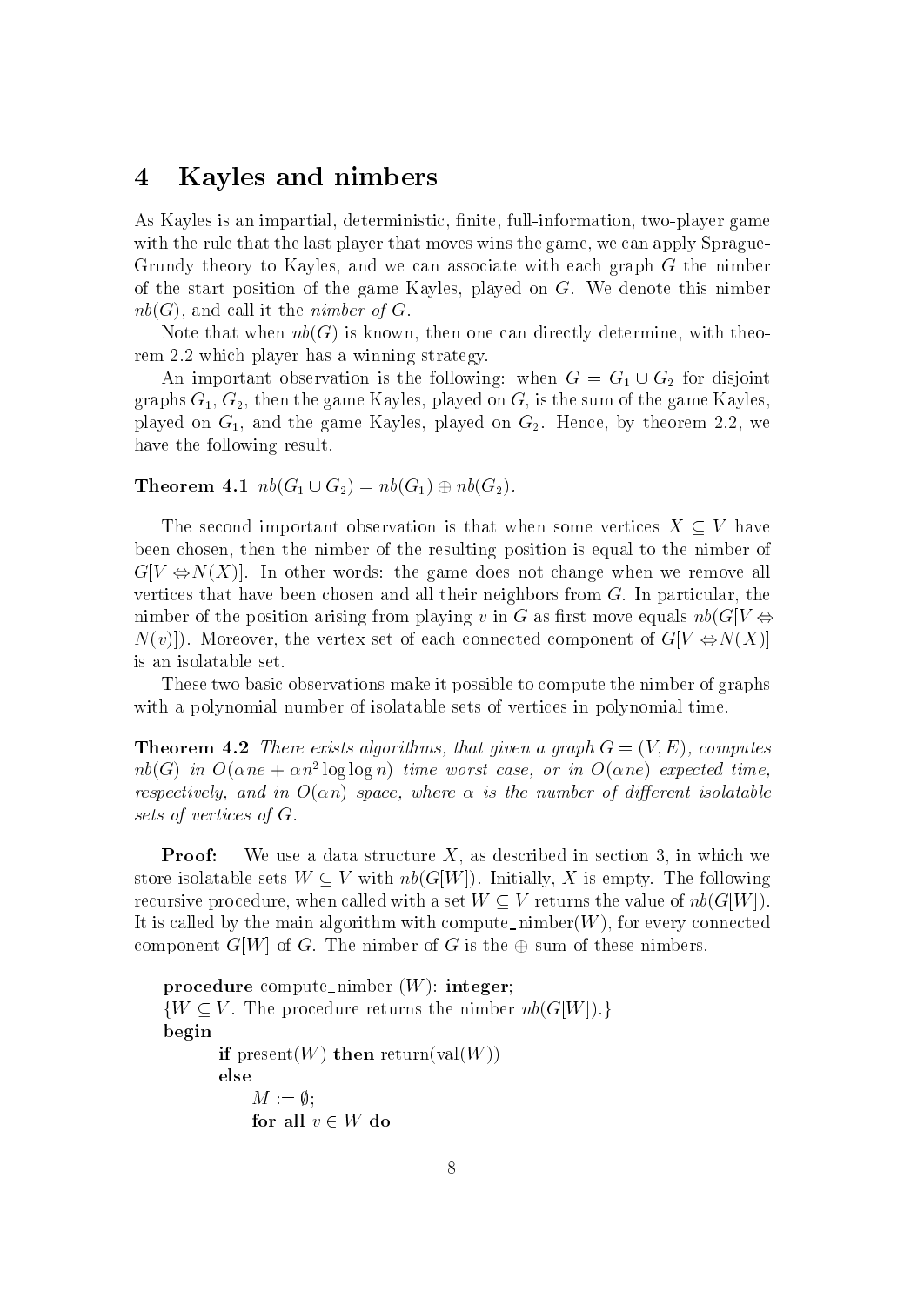**begin** compute the connected components of  $G[W \Leftrightarrow N(v)]$ .

Suppose these components have sets of vertices

 $W_1,\ldots,W_r\subseteq W$ .  $\{ W$ e compute now:  $nb(G[W \Leftrightarrow N(v)]) = nb(G[W_1]) \oplus \ldots$  $\oplus nb(G[W_r])$ .  $n := 0;$ for  $i := 1$  to r do **begin**  $n := n \oplus \text{compute\_nimber}(W_i);$ end;  $\{ \text{Now } n = nb(G[W \Leftrightarrow N(v)] \}.$  $m := 0; \ \textbf{for} \,\, i := 1 \,\, \textbf{to} \,\, r \,\, \textbf{do} \ \textbf{begin} \ n := n \oplus \,\, \mathrm{compute\_1} \ \textbf{end}; \ \{ \ \text{Now} \,\, n = n b (G[W \Leftrightarrow \! N(n) \, m := M \cup \{m\}; \,\textbf{end}; \ \textbf{end};$  $\sim$  M forms the set of the nimbers of positions, reachable in one move from  $G[W].$  $ans := mex(M);$  $store(W,ans);$ return $(as)$ end.

Correctness of the algorithm follows from the earlier made observations. For the running time of the algorithm, observe that the computations in the elsepart are carried at most once for a set  $W$ . compute nimber is only called with isolatable sets  $W \subseteq V$ . It is possible to keep all sets W,  $W_i$  sorted in time, linear in W. We count the time, needed for one call of compute nimber( $W$ ), including the calls of present $(W_i)$ , and if present $(W_i)$ , of val $(W_i)$ . We need  $O(n^2 + ne) = O(ne)$ time for all computations of connected components. In case the data structures Y are implemented with van Emde Boas data structures, the calls to present $(W_i)$ cost  $O(|W_i| \log \log n)$  time each. In total, this is  $O(n^2 \log \log n)$  time. If we use dynamic perfect hashing, the expected time becomes  $O(n^2)$ . The total over all  $\alpha$  isolatable sets of vertices gives the bounds stated in the theorem. Clearly, the space needed for the data structure is bounded by  $O(\alpha n)$ .  $\Box$ 

### $\bf{5}$ 5 Kayles on interval graphs and circular arc graphs

In this section we consider Kayles when played on interval graphs, or on circular arc graphs. We show that nimbers of these graphs, and hence players with a winning strategy, can be determined quickly, as there are only  $O(n^2)$  isolatable sets of vertices, and these have an nice and easy structure.

Assume that  $G = (V, E)$  is an interval graph, and let with each vertex  $v \in V$ an interval  $[b_v, e_v]$  be associated, such that  $b_v, e_v \in \{1, 2, \ldots, 2n\}, b_v \le e_v$ , and for all  $v, w \in V, v \neq w$ :  $(v, w) \in E \Leftrightarrow [b_v, e_v] \cap [b_w, e_w] \neq \emptyset$ .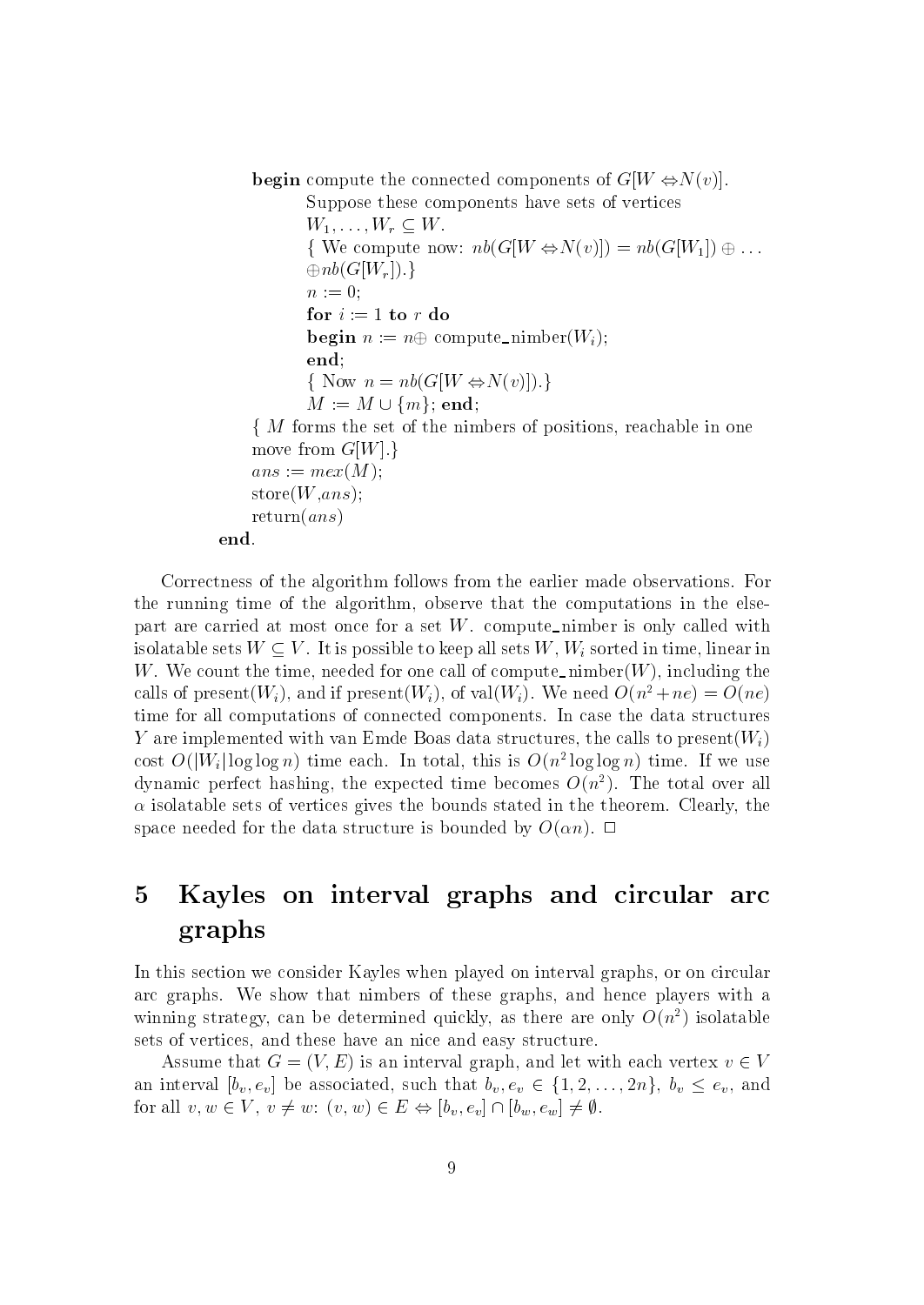**Lemma 5.1** Let  $W \subset V$  be an isolatable set of vertices. Then there exist numbers  $b_W, e_W \in \{1, 2, \ldots\}$ , such that for all  $v \in V$ :  $v \in W \Leftrightarrow b_W \leq b_v \leq e_v \leq e_W$ .

**Proof:** Take  $b_W = \min\{b_v \mid v \in W\}$ , and  $e_W = \max\{e_v \mid v \in W\}$ . Suppose  $b_{v_1} = b_W, e_{v_2} = e_W, v_1, v_2 \in W$ . Clearly  $v \in W \Rightarrow b_W \leq b_v \leq e_v \leq e_W$ .

Suppose there exists a vertex  $w \notin W$  with  $b_W \leq b_w \leq e_w \leq e_W$ . Either  $w \in X$ , or w is adjacent to a vertex  $x \in X$ . In both cases, we have a vertex  $x \in X$  with  $[b_x, e_x] \cap [b_W, e_W] \neq \emptyset$ . As x may not be adjacent to  $v_1$  or  $v_2$ , we have  $b_W < b_x \le e_x < e_W$ . As vertices in W are not adjacent to X, we can write W as the disjoint union of  $A = \{v \in W \mid e_v < b_x\}$  and  $B = \{v \in W \mid e_x < b_v\}$ . A and B are non-empty, as they contain v1 and v2, respectively, and there cannot be an edge between a vertex in A and a vertex in B. Hence  $G[W]$  is not connected. contradiction.  $\Box$ 

From this result and theorem 4.2, it follows that Kayles can be solved in polynomial time on interval graphs. We give a modification of this general result. which uses  $O(n^3)$  time.

Let  $G_{ii}$   $(1 \leq i \leq j \leq n)$  denote the subgraph of G, induced by all vertices  $v \in V$  with  $i \leq b_v \leq e_v \leq j$ :  $G_{ij} = G[\{v \in V \mid i \leq b_v \leq e_v \leq j\}].$  The algorithm uses a two-dimensional array A, where  $A(i, j)$  will store the value of  $nb(G_{ij})$ .

```
for i := 0 to 2n \Leftrightarrow 1 do
begin for j := 1 to 2n \Leftrightarrow i do
                      begin S := \emptyset;for all v \in V do
                                             begin if j < b_v \leq e_v < j + i\begin{split} &\text{if }j<\text{$b_v\leq b_v\leq e_v<j+i$}\ &\text{if }j< b_v\leq e_v<j+i$}\ &\text{then }S:=S\cup\{A(j,b_v\Leftrightarrow 1)\oplus A(e_v+1,j+i)\} \end{split}else if j = b_v \leq e_v < j + iv \in V do<br>
if j < b_v \le e_v < j + i<br>
then S := S \cup \{A(j, b_v \Leftrightarrow 1) \oplus A(e_v + 1, j - \text{else if } j = b_v \le e_v < j + i \text{then } S := S \cup \{A(e_v + 1, j + i)\}\else if j < b_v \leq e_v = j + i\begin{split} &\textbf{if } j < v_v \leq e_v < j + i\ &\textbf{then } S := S \cup \{A(j, b_v \Leftrightarrow 1) \oplus A(e_v + 1)\ \textbf{else if } j &= b_v \leq e_v < j + i\ &\textbf{then } S := S \cup \{A(e_v + 1, j + i)\}\ \textbf{else if } j &lt; b_v \leq e_v = j + i\ &\textbf{then } S := S \cup \{A(j, b_v \Leftrightarrow 1)\}\ \end{split}else if j = b_v \le e_v = j + ithen S := S \cup \{A(e_v + 1, j + i)\}<br>else if j < b_v \le e_v = j + i<br>then S := S \cup \{A(j, b_v \Leftrightarrow 1)\}<br>else if j = b_v \le e_v = j + i<br>then S := S \cup \{0\}endo a contra de la contra de la contra de la contra de la contra de la contra de la contra de la contra de la
                                            A(j, j + i) := mex(S)end
end;
```
output  $A(1, 2n)$ .

The algorithm computes  $nb(G_{j(j+i)})$  successively for i ranging from 0 to  $2n \Leftrightarrow 1$ and j from 1 to  $2n \Leftrightarrow i$ . If  $j \leq b_v \leq e_v \leq j + i$ , then v belongs to  $G_{j(j+i)}$ . Then, removing v and its neighbors from  $G_{j(j+i)}$  splits  $G_{j(j+i)}$  in two parts  $G_{j(b_v-1)}$  and  $G_{(e_v+1)(j+i)}$ . If either  $j=b_v$ , or  $e_v=j+i$ , then one of this parts is empty. If both  $j = b_v$  and  $e_v = j + i$ , then both parts are empty and the resulting nimber is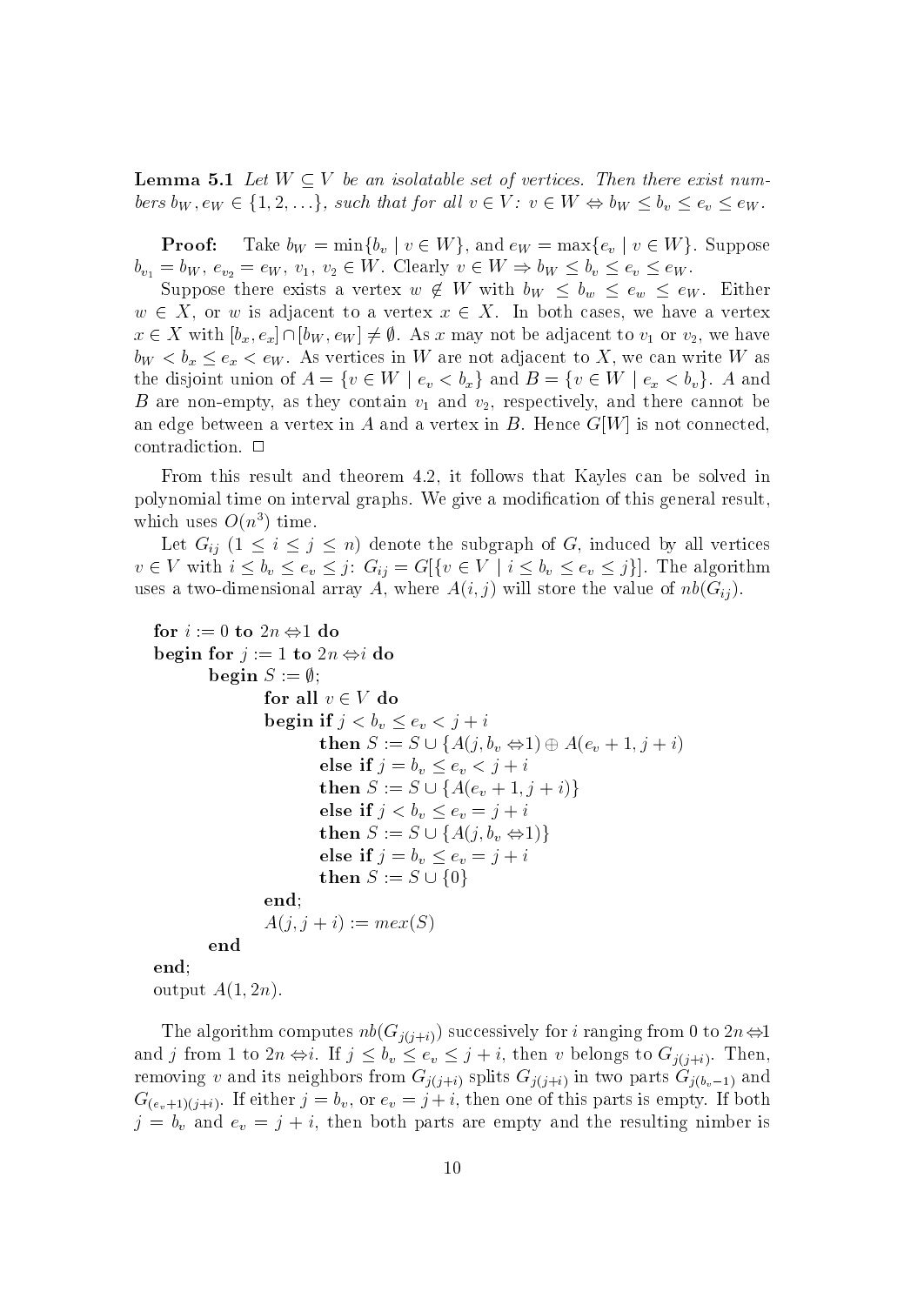0. It follows that for each v in  $G_{j(j+i)}$ ,  $nb(G_{j(j+i)} \Leftrightarrow N(v))$  is computed correctly, and put into S. Hence  $mex(S) = nb(G_{j(j+i)})$ . This shows correctness of the algorithm.

Clearly, the algorithm uses  $O(n^3)$  time. With theorem 2.1, we can directly determine which player has a winning strategy after execution of the algorithm.

**Theorem 5.2** There exists an  $O(n^3)$  algorithm for Kayles on interval graphs.

The same result holds for circular arc graphs. We use basically the same determine which player has a winning strategy after execution of the algorithm.<br> **Theorem 5.2** *There exists an*  $O(n^3)$  *algorithm for Kayles on interval graphs.*<br>
The same result holds for circular arc graphs. We use ba **Theorem 5.2** There exists an  $O(n^3)$  algorithm for Kayles on interval graphs.<br>The same result holds for circular arc graphs. We use basically the same algorithm. Define  $V_{ij}$  to be the set  $\{v \in V \mid S_v \subseteq \{i, i+1, \ldots, j \Leftright$ and  $\{v \in V \mid S_v \subseteq \{i, i+1, \ldots, 2n \Leftrightarrow 1, 2n\} \cup \{1, 2, \ldots, j \Leftrightarrow 1, j\}$ , if  $i > j$ . Similar as before, we can compute all  $nb(G_{ij})$ , now for all pairs  $i, j$ , with  $i, j \in \{1, 2, \ldots, 2n\}$ , using dynamic programming, in  $O(n^3)$  time in total.

**Theorem 5.3** There exists an  $O(n^3)$  algorithm for Kayles on circular arc graphs.

### 6 Kayles on cographs

Cographs also have the property that the number of isolatable sets is bounded by a polynomial.

**Theorem 6.1** Let  $G = (V, E)$  be a cograph, and let  $T_G$  be its corresponding cotree. Let  $W \subseteq V$  be an isolatable set of size at least two. Then there exists a 1-labeled internal node i in  $T_G$  such that W equals all vertices, represented by a

leaf-descendant of i in  $T_G$ .<br>**Proof:** Let i be the lowest common ancestor in  $T_G$  of all vertices in W. i is an internal node with label 1. (If i has label 0, then  $G[W]$  is not connected.) i cannot have a leaf-descendant x with  $x \in X$ , because then i will be lowest common ancestor of a vertex  $w \in W$  and x, hence  $(w, x) \in E$ , contradiction.

Suppose a leaf-descendant v of i does not belong to  $W$ . v must be adjacent to a vertex  $x \in X$ , and the lowest common ancestor j of v and x must be a 1labeled internal node that is an ancestor of  $i$ . But now  $j$  is also the lowest common ancestor of an arbitrary vertex  $w \in W$  and x, hence  $(w, x) \in E$ , contradiction.  $\Box$ 

It follows that there are  $O(n)$  isolatable sets in a cograph with n vertices. From theorem 4.2, it follows that Kayles can be solved on cographs in  $O(n^2e)$ expected time, or  $O(n^2e + n^2 \log \log n)$  worst case time. A better algorithm can be obtained with a more careful analysis. Hereto, we compute for each cograph, associated with a node in the cotree  $T_G$ , the set of nimbers of the positions, reachable in one move.

**Definition 6.1** Let  $G = (V, E)$  be a graph. The nimberset of G is the set of nimbers  $nbs(G) = \{ nb(G[V \Leftrightarrow N(v)] \mid v \in V \}.$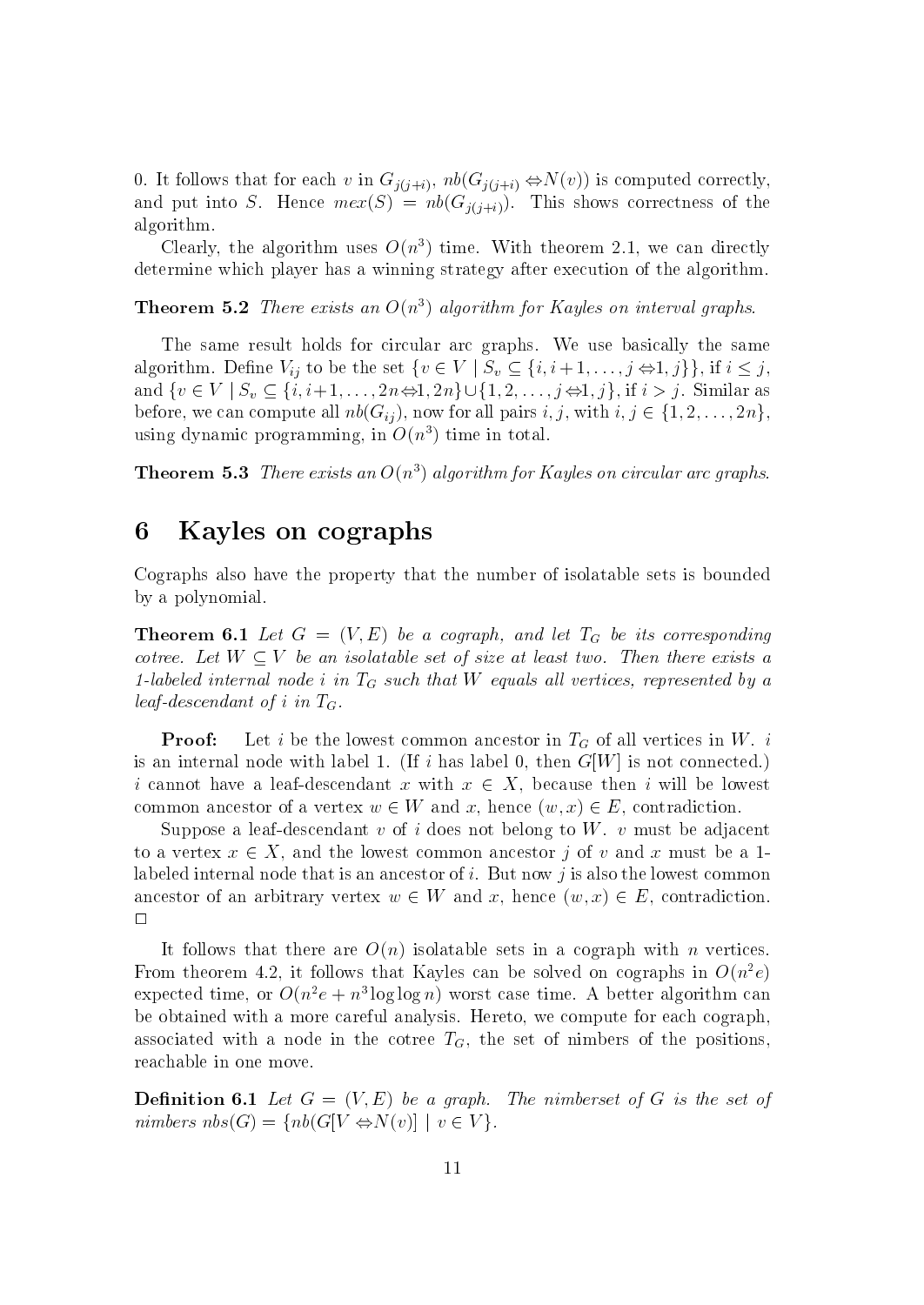Recall that  $nb(G) = mex(nbs(G))$ . We use the following notation: for a set of nimbers  $S \subseteq N$ , and a nimber  $\alpha$ , we denote  $\alpha \oplus S = {\alpha \oplus \beta \mid \beta \in S}$ .

Lemma 6.2 Let G1 = (V1; E1), G2 = (V2; E2) be two disjoint graphs. (i)  $nbs(G_1 \cup G_2) = nb(G_2) \oplus nbs(G_1) \cup nb(G_1) \oplus nbs(G_2).$ (ii)  $nbs(G_1 \times G_2) = nbs(G_1) \cup nbs(G_2)$ . Lemma 6.2 Let  $G_1 = (V_1, E_1)$ ,  $G_2 = (V_2, E_2)$  be two asjoint graphs.<br>
(i)  $nbs(G_1 \cup G_2) = nb(G_2) \oplus nbs(G_1) \cup nb(G_1) \oplus nbs(G_2)$ .<br>
(ii)  $nbs(G_1 \times G_2) = nbs(G_1) \cup nbs(G_2)$ .<br> **Proof:** (i)  $nbs(G_1 \cup G_2) = \{ nb(G_1[V_1 \Leftrightarrow N(v)] \cup G_2) \mid v \in V_1 \} \cup \{$ 

**Proof:** (i)  $nbs(G_1 \cup G_2) = \{nb(G_1[V_1 \Leftrightarrow N(v)] \cup G_2) \mid v \in V_1\} \cup \{nb(G_2[V_2 \Leftrightarrow$  $\{nb(G_2[V_2 \Leftrightarrow N(v)] \mid v \in V_2\} = nb(G_2) \oplus nbs(G_1) \cup nb(G_1) \oplus nbs(G_2).$ 

(ii) Write  $G = G_1 \times G_2$ .  $nbs(G) = \{ nb(G[V_1 \cup V_2 \Leftrightarrow N(v)]) \mid v \in V_1 \} \cup \{ nb(G[V_1 \cup V_2 \Leftrightarrow N(v)]) \mid v(G[V_2 \cup V_1 \Leftrightarrow N(v)]) \mid v(G[V_1 \cup V_2 \Leftrightarrow N(v)]) \mid v(G[V_2 \cup V_2 \Leftrightarrow N(v)]) \}$  $V_2 \Leftrightarrow N(v)|\ |v \in V_2\} = \{nb(G_1[V_1 \Leftrightarrow N(v)]) \ |v \in V_1\} \cup \{nb(G_2[V_2 \Leftrightarrow N(v)]) \ |v \in V_2\}$  $= nbs(G_1) \cup nbs(G_2). \ \Box$ 

The lemma can be generalized as follows.

Lemma 6.3 Let G1 <sup>=</sup> (V1; E1), G2 <sup>=</sup> (V2; E2), ..., Gr <sup>=</sup> (Vr ; Er) be <sup>r</sup> disjoint graphs.  $(i) \; nbs(G_1 \cup G_2 \cup \ldots \cup G_r) = \bigcup_{1 \leq i \leq r} n b(G_1) \oplus n b(G_2) \oplus \ldots \oplus n b(G_{i-1}) \oplus n b(G_{i+1}) \oplus \ldots$  $\ldots \oplus nb(G_r) \oplus nbs(G_i).$ (ii)  $nbs(G_1 \times G_2 \times \ldots \times G_r) = nbs(G_1) \cup nbs(G_2) \cup \ldots \cup nbs(G_r).$ 

The idea is to use these lemmas to compute for all internal nodes in  $T<sub>G</sub>$ , the nimber and nimberset of the corresponding cograph. It is helpful for decreasing the running time of this computation, when we know what the maximum nimber is that a cograph with  $n$  vertices can attain.

Let  $s(K)$  denote the minimum number of vertices of a cograph G with nimber at least  $2^{\pi}$ . We will show that  $s(\mathbf{A})=3^{\pi}$ .

**Lemma 6.4** For all  $K \geq 0$ ,  $s(K) \leq 3^K$ .

**Proof:** We give a series of cographs,  $H_0$ ,  $H_1$ ,  $H_2$ , ..., with  $H_K$  containing exactly 3<sup>K</sup> vertices, and  $nbs(H_K) = \{0, 1, 2, \ldots, 2^K \Leftrightarrow \mathbb{I}\}$ , and hence  $n b(H_K) = 2^K$ .

For  $H_0$ , take a graph with one vertex and no edges. For  $K \geq 1$ , take  $H_K =$  $(H_{K-1} \cup H_{K-1}) \times H_{K-1}$ . With lemma 6.2, one easily verifies with induction that  $H_K$  fulfills the conditions mentioned above.  $\Box$ 

**Theorem 6.5** For all  $K \geq 0$ ,  $s(K)=3^K$ .

The proof of theorem 6.5 is given in Appendix A.

**Corollary 6.6** For every cograph  $G = (V, E)$  with n vertices,  $nb(G) < 2n^{1/\log 3}$ .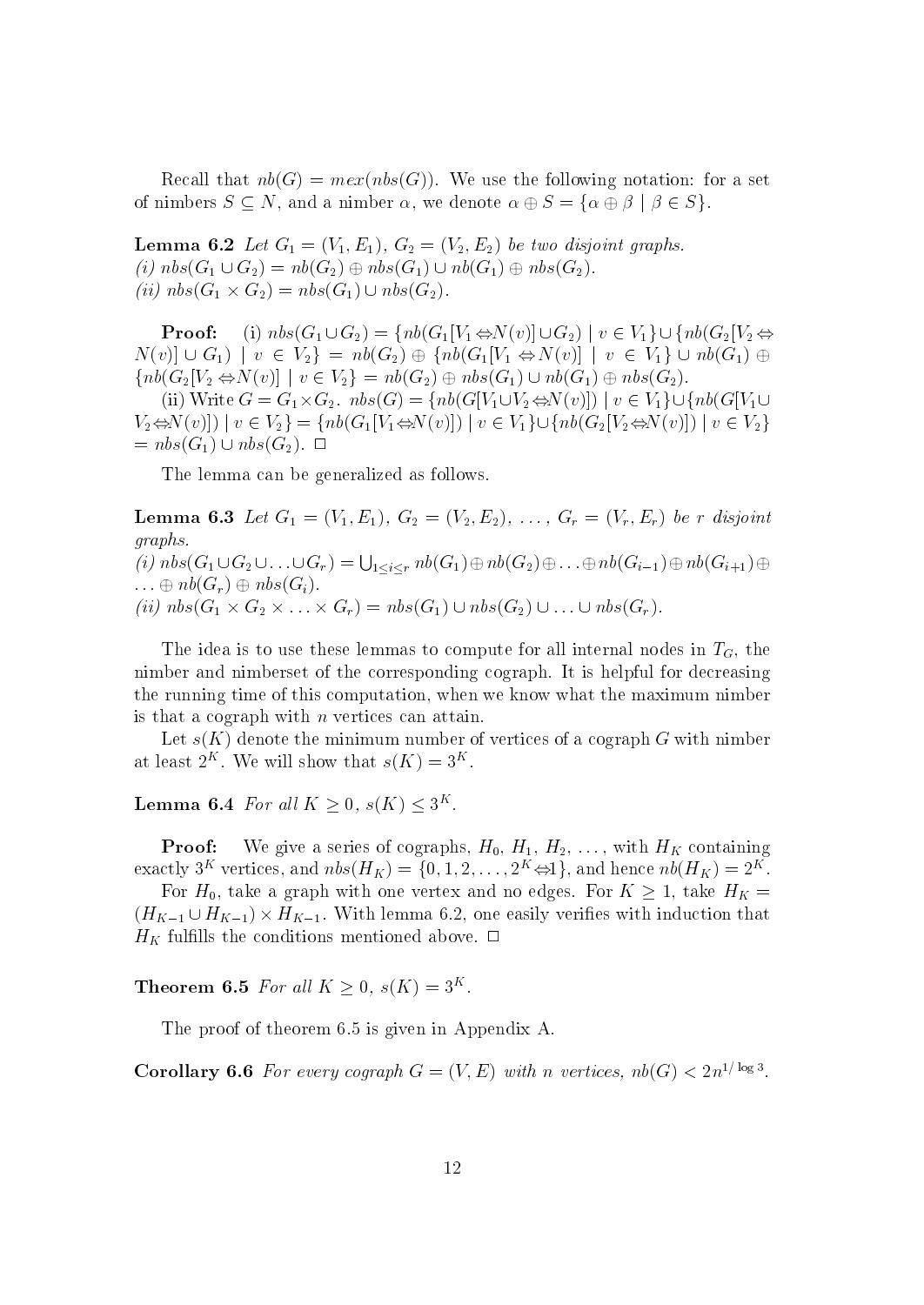**Proof:** Take the largest K with  $2^K \n\leq nb(G)$ . By theorem 6.5,  $n \geq 3^K$ , hence  $nb(G) < 2 \cdot 2^K = 2 \cdot 3^{(1/\log 3)K} < 2 \cdot n^{1/\log 3}$ .  $\Box$ 

Note that  $1/\log 3 \approx 0.63093$ .

We now give an algorithm that solves Kayles on cographs. We suppose that cograph G is given together with its cotree  $T_G$ . For each node i in  $T_G$ , let  $G_i$ denote the cograph corresponding with this node, and write  $nb(i) = nb(G_i)$ , and  $nbs(i) = nbs(G_i)$ . Let  $z = |2n^{1/\log 3}|$ . To store  $nbs(i)$  for each node i in  $T_G$ , associate with each node i in  $T_G$  a boolean array with entries for all nimbers 0, 1,..., z. The algorithm computes  $nbs(i)$  and  $nb(i)$  for all nodes i in  $T<sub>G</sub>$ . For easier presentation, we state the algorithm as a recursive procedure, which is called with compute nimbersets $(r)$ , with r the root of  $T_G$ .

```
procedure compute nimbersets (node i):
begin if i is a leaf of T_Gthen begin nbs(i) := \{0\};nb(i) := 1;
             end;
       else begin Suppose the children of i are j_1,\ldots,j_r;
                     helpnbs := nbs(j_1);helpnb := nb(j_1);if label(i) = 0
                     then for k := 2 to r do
                           begin helpnbs := nb(j_k) \oplus helpnbs \cup helpn b \oplus nbs(j_k);helpnb := mex(helpnbs);end;
                     else begin for k := 2 to r
                                 do helpnbs := helpnbs \cup nbs(j<sub>k</sub>);
                                 helpnb := mex(helphbs);end;
                     nbs(i) := helpnbs;nb(i) := helpnb;end;
```
end.

Correctness follows from lemmas 6.2 and 6.3. Taking the union of two sets of nimbers, and taking the  $\oplus$ -sum of a nimber and a set of nimbers can be done in  $O(z)$  time. As  $T_G$  has n leaves, and hence  $\leq n \Leftrightarrow 1$  edges, a linear number of these operations is done. Hence, the total time of the algorithm is bounded by  $O(nz) = O(n^{1+1/\log 3}) = O(n^{1.631}).$ 

**Theorem 6.7** Kayles can be solved on cographs in  $O(n^{1+1/\log 3}) = O(n^{1.631})$ time.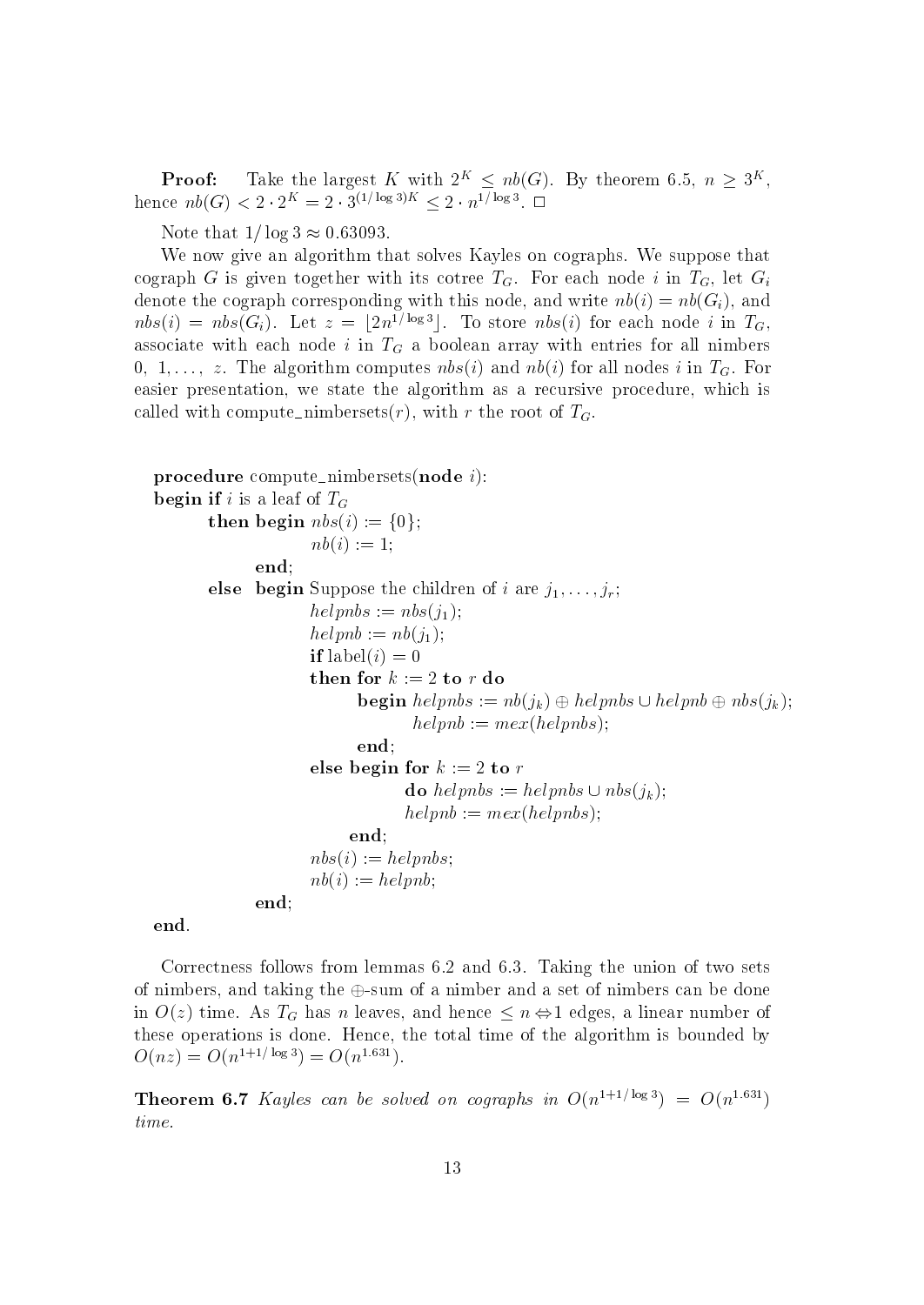#### $\overline{7}$ Kayles on permutation graphs and  $CO$ comparability graphs

In this section we show that Kayles can be solved in  $O(n^3)$  time on permutation graphs and co-comparability graphs. The method is more or less similar to the method used for interval graphs.

One can show that the number of isolatable subsets of a permutation graph is bounded by  $O(n^4)$ . We do not need this fact, and do not prove it here.

We suppose that we have a permutation graph  $G = (V, E)$ , with  $V =$  $\{1, 2, ..., n\}$ , and a permutation  $\pi : \{1, 2, ..., n\} \to \{1, 2, ..., n\}$ , such that  $E = \{(v, w) \mid v, w \in V, (v \leq w \land \pi(v) > \pi(w)) \lor (v > w \land \pi(v) < \pi(w))\}.$ Further, assume  $\pi(0) = 0$ , and  $\pi(n + 1) = n + 1$ .

For  $0 \le i \le j \le n + 1$ , denote  $V_{ij} = \{v \in V \mid i < v < j \text{ and } \pi(i) < \pi(v) < j \}$  $(\pi(j))$ . Note that  $V_{0(n+1)} = V$ , and  $V_{ii} = V_{i(i+1)} = \emptyset$ . Write  $G_{ij} = G[V_{ij}]$ .

The algorithm in this section is based on computing the nimbers  $nb(G_{ij})$ , for all  $i, j, 0 \le i \le j \le n + 1$ , with dynamic programming.

**Lemma 7.1** Let  $v \in V_{ij}$ ,  $0 \le i \le j \le n + 1$ .  $G[V_{ij} \Leftrightarrow N(v)]$  is the disjoint union of  $G_{iv}$  and  $G_{vi}$ .

**Proof:** From the definitions it follows that  $V_{ij} \Leftrightarrow N(v) = V_{iv} \cup V_{vj}$ . Further note that  $V_{iv} \cap V_{vj} = \emptyset$ , and no vertex in  $V_{iv}$  can be adjacent to a vertex in  $V_{vj}$ .

It follows that each isolatable subset is of the form  $V_{ij}$  for some  $i, j \in$  $\{0, 1, \ldots, n+1\}$ . From this lemma, and theorem 4.1, the following lemma can be derived directly:

**Lemma 7.2** Let  $0 \le i \le j \le n + 1$ .<br>(i) For all  $v \in V_{ij} : nb(G[V_{ij} \Leftrightarrow N(v)]) = nb(G_{iv}) \oplus nb(G_{vj})$ . (ii)  $nb(G_{ij}) = max\{nb(G_{iv}) \oplus nb(G_{vj}) \mid v \in V_{ij}\}.$ 

This lemma suggests the following dynamic programming algorithm.

```
for i := 0 to n + 1 do nb(G_{ii}) := 0;
for i := 0 to n do nb(G_{i(i+1)}) := 0;for i := 2 to n + 1 do
begin for j := 0 to n + 1 do
             begin S := \emptyset;for all v \in V with j < v < j + i and \pi(j) < \pi(v) < \pi(j + i)\begin{aligned} &\iota\textbf{ do}\ n\upsilon(\mathbf{G}_{i(i+1)}) := 0,\ &\iota+1\textbf{ do}\ &\mathbf{so}\ n+1\textbf{ do}\ &\mathbf{S} := \emptyset; \ &\textbf{for all}\ v\in V\ \text{with}\ j< v< j+i\ \text{and}\ \pi(j)\ &\textbf{do}\ S := S\cup \{nb(G_{iv})\oplus nb(G_{v(i+i)})\}; \end{aligned}nb(G_{j(j+i)}) := mex(S);end
end;
```
output  $nb(G_{0(n+1)})$ .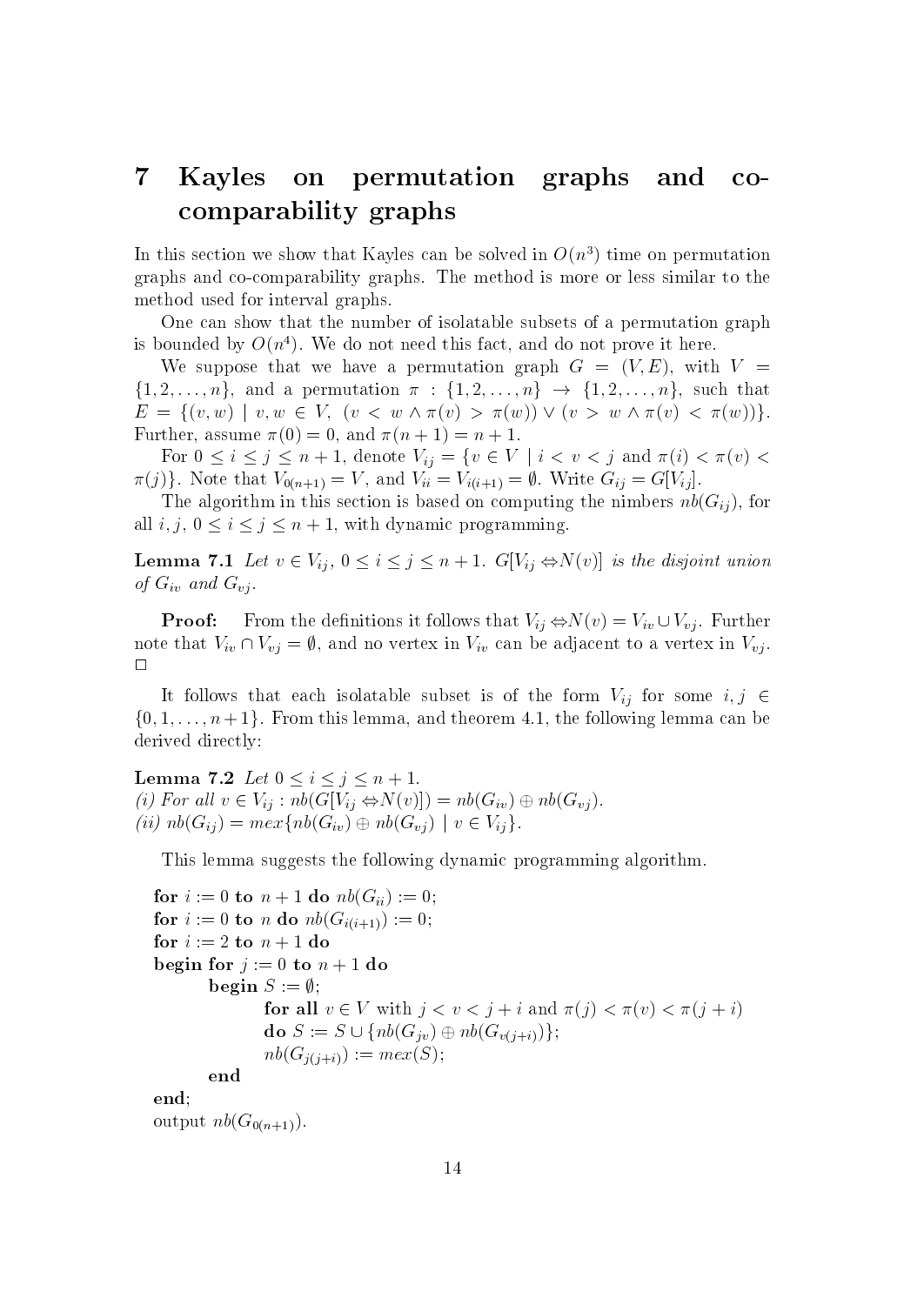Again, by theorem 2.1, player 1 has a winning strategy, if and only if  $nb(G_{0(n+1)}) > 0$ . The algorithm clearly takes  $O(n^3)$  time.

### **Theorem 7.3** Kayles can be solved in  $O(n^3)$  time on permutation graphs.

In a similar manner, Kayles can be solved in  $O(n^3)$  time on co-comparability graphs. Suppose  $G = (V, E)$  is a co-comparability graph. Suppose  $V =$  $\{1, 2, \ldots, n\}$ , with this ordering on the vertices a topological ordering of a transitive orientation of the complement of G. Such an orientation can be found in  $O(d \cdot e)$  time, where d is the maximum degree of a vertex (see [6], p.129). There exists a collection of continuous functions  $\{f_v : [0,1] \to R \mid v \in V\},\$ such that these form an intersection model of G (i.e., for all  $v, w \in V, v \neq w$ : (1, 2,...,  $n_f$ , with this ordering on the vertices a topological ordering of a transitive orientation of the complement of G. Such an orientation can be found in  $O(d \cdot e)$  time, where d is the maximum degree of a vertex (  $f_v(x) < f_w(x)$ , then  $v < w$  [7]. Our algorithm does not construct these functions; we use them only for showing correctness of our algorithm.

We have two additional functions: define  $f_0 : [0,1] \rightarrow R$  by  $f_0(x) =$  $\min_{v \in V} f_v(x) \Leftrightarrow 1$ , and define  $f_{n+1} : [0,1] \rightarrow R$  by  $f_{n+1}(x) = \max_{v \in V} f_v(x) + 1$ . Note that for strictly smaller than all other functions functions functions  $\mu$  , and for  $\mu$  is strictly for  $\mu$ larger than all these functions. Write  $v \prec w$ , iff for all  $x \in [0, 1] : f_v(x) < f_w(x)$ .

For  $0 \le i \le j \le n + 1$ , write  $V_{ij} = \{v \in V \mid i \prec v \prec j$ . Write  $G_{ij} = G[V_{ij}]$ . Again, for  $v \in V_{ij}$ ,  $0 \le i \le j \le n + 1$ , it holds that  $G[V_{ij} \Leftrightarrow N(v)]$  is the disjoint union of  $G_{iv}$  and  $G_{vj}$ . Testing whether a vertex v with  $i < v < j$  belongs to  $V_{ij}$ can be done easily:  $v \in V_{ij} \Leftrightarrow (i, v) \notin E$  and  $(j, v) \notin E$ . (Note that either  $v \prec i$ and hence  $v < i$ , or  $i \prec v \prec j$ , or  $j \prec v$  and hence  $j < v$ , or  $f_v$  intersects with  $f_i$  or with  $f_j$  and hence  $(i, v) \in E$  or  $(j, v) \in E$ .) Thus, we can use almost the same dynamic programming algorithm as we have used for permutation graphs: replace the sixth line of the algorithm given above by:

for all  $v \in V$  with  $i < v < j$  and  $(i, v) \notin E$  and  $(j, v) \notin E$ 

Correctness of the algorithm follows similarly as in earlier cases. Again, each replace the sixth line of the algorithm given above by:<br> **for all**  $v \in V$  with  $i < v < j$  and  $(i, v) \notin E$  and  $(j, v) \notin E$ <br>
Correctness of the algorithm follows similarly as in earlier cases. Ag<br>
isolatable subset is of the form

**Theorem 7.4** Kayles can be solved in  $O(n^3)$  time on co-comparability graphs.

### 8 Final remarks

In this paper, we obtained polynomial time algorithms for Kayles, when restricted to several well studied classes of graphs. For several other interesting classes of graphs, the complexity of Kayles is still open. Probably the most notable of these classes is the class of trees. Already in 1978, Schaefer mentioned as an open problem the complexity of Kayles, when restricted to trees where only one vertex has degree at least three [9]. To the author's best knowledge, this problem is still unresolved.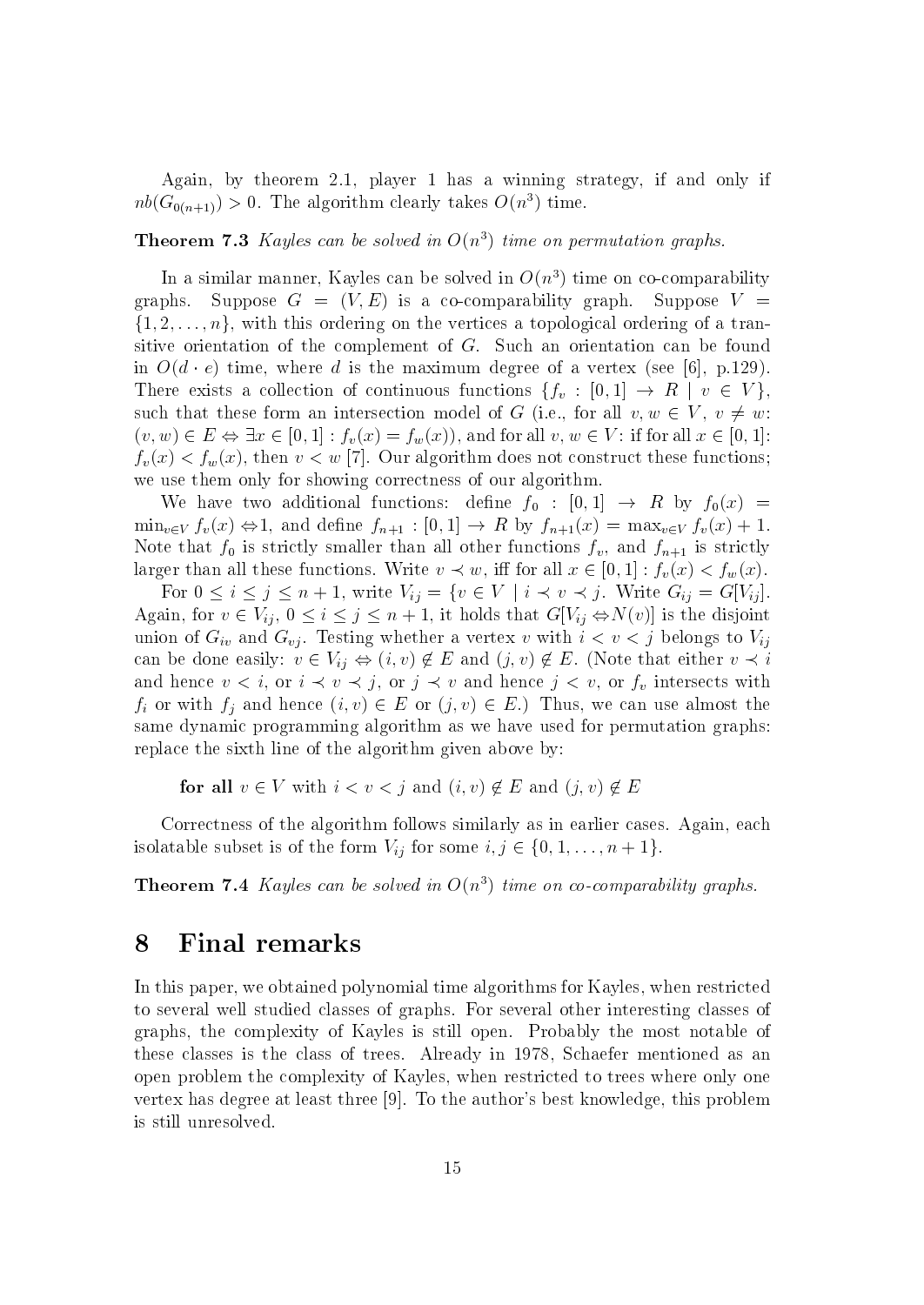### A Proof of theorem 6.5

Here we show that for all  $K \geq 0$ ,  $s(K) \geq 3^K$ . As it is shown in lemma 6.4 that  $s(K) \leq 3^K$ , theorem 6.5 follows.

First observe that  $s(0) = 1$ , as the empty graph has nimber 0, and a graph with one vertex has nimber 1. The graph with two vertices and no edges has nimber 0, and the graph with two vertices and one edge has nimber 1. Hence  $s(1) \geq 3$ . We will now show that for all  $K \geq 1$ ,  $s(K + 1) \geq 3 \cdot s(K)$ . With induction, the result then follows.

Suppose  $G = (V, E)$  is a cograph with nimber  $\geq 2^{K+1}$ , with minimum size of  $n = |V|$ . Let  $T_G$  be the corresponding cotree. We write  $G_i$  for the cograph, corresponding with node i in  $T<sub>G</sub>$ .

First observe, that if for any node i in  $T_G$ ,  $2^{K+1} \in nbs(G_i)$ , then  $G_i$  contains a subgraph with nimber  $2^{++}$ . The size of this subgraph is smaller than the size of G, hence G was not of minimum size. Thus we may assume that  $nbs(G)$  = for  $n = |v|$ . Let  $I_G$  be the corresponding correc. We write  $G_i$  for the cograph,<br>corresponding with node *i* in  $T_G$ .<br>First observe, that if for any node *i* in  $T_G$ ,  $2^{K+1} \in nbs(G_i)$ , then  $G_i$  contains<br>a subgraph with n  $\mathcal{G}(G_i)$ , then  $G_i$  contains<br>s smaller than the size<br>assume that  $nbs(G) =$ <br> $2, \ldots, 2^{K+1} \Leftrightarrow 1$ .<br>or  $nbs(G_i) \cap \{2^K, 2^K +$ a subgraph with nimber  $2^{K+1}$ . The size of this subgraph is smaller than the size<br>of G, hence G was not of minimum size. Thus we may assume that  $nbs(G) =$ <br> $\{0, 1, 2, ..., 2^{K+1} \Leftrightarrow 1\}$ , and for all  $i \in I$ :  $nbs(G_i) \subseteq \{0, 1,$ 

We say that a node  $i \in T_G$  is K-heavy, if  $nb(G_i) \geq 2^K$  or  $nbs(G_i) \cap \{2^K, 2^K +$ Note that for a  $\Lambda$ -precise node  $i, m($ G $_i) \equiv 2^{\infty}$ .

 $\mathcal{C}$  is the interval in the interval in the interval in the interval in the interval in the interval in the interval in the interval in the interval interval in the interval in the interval interval in the interval in K-precise.

**Proof:** From lemma 6.3 it easily follows that every K-heavy node either is K-precise, or has a K-heavy child.  $\Box$ 

As the root r of  $T_G$  is K-heavy, it follows that there must be at least one Kprecise node in  $T_G$ . Note that if a K-precise node i has a descendant  $j \neq i$  that is also a  $K$ -precise node, then  $G$  is not minimal: use the cograph corresponding to the cotree, obtained by replacing the subtree rooted at i in  $T<sub>G</sub>$  by the subtree rooted at j. So assume no K-precise node has a descendant which is also  $K$ precise.

**Claim A.2** There are at least two K-precise nodes in  $T_G$ .<br>**Proof:** Suppose that i is the only K-precise node in  $T_G$ . Then the only Kheavy nodes in  $T_G$  are the nodes on the path from  $T_G$  to root r. With induction, one can prove that for each node j on this path,  $\{0, 1, 2, \ldots, 2^K \Leftrightarrow 1\} \subseteq nbs(G_i)$ . (Use lemma 6.5, and note that only one term contains the binary factor  $Z^+,$  ) Hence, if a predecessor j0 of <sup>i</sup> is 1-labeled, it follows that for the unique K heavy child in the state  $\langle 11/2, 10/2, 10/2, 10/2, 10/2, 10/2, 10/2, 10/2, 10/2, 10/2, 10/2, 10/2, 10/2, 10/2, 10/2, 10/2, 10/2, 10/2, 10/2, 10/2, 10/2, 10/2, 10/2, 10/2, 10/2, 10/2, 10/2, 10/2, 10/2, 10/2, 10/2, 10/2,$ contradiction.

So we may assume that i has exactly one predecessor, namely  $r$ , which is labeled with a 0. Hence we can write  $G = G_i \cup H$ . (*H* is the union of all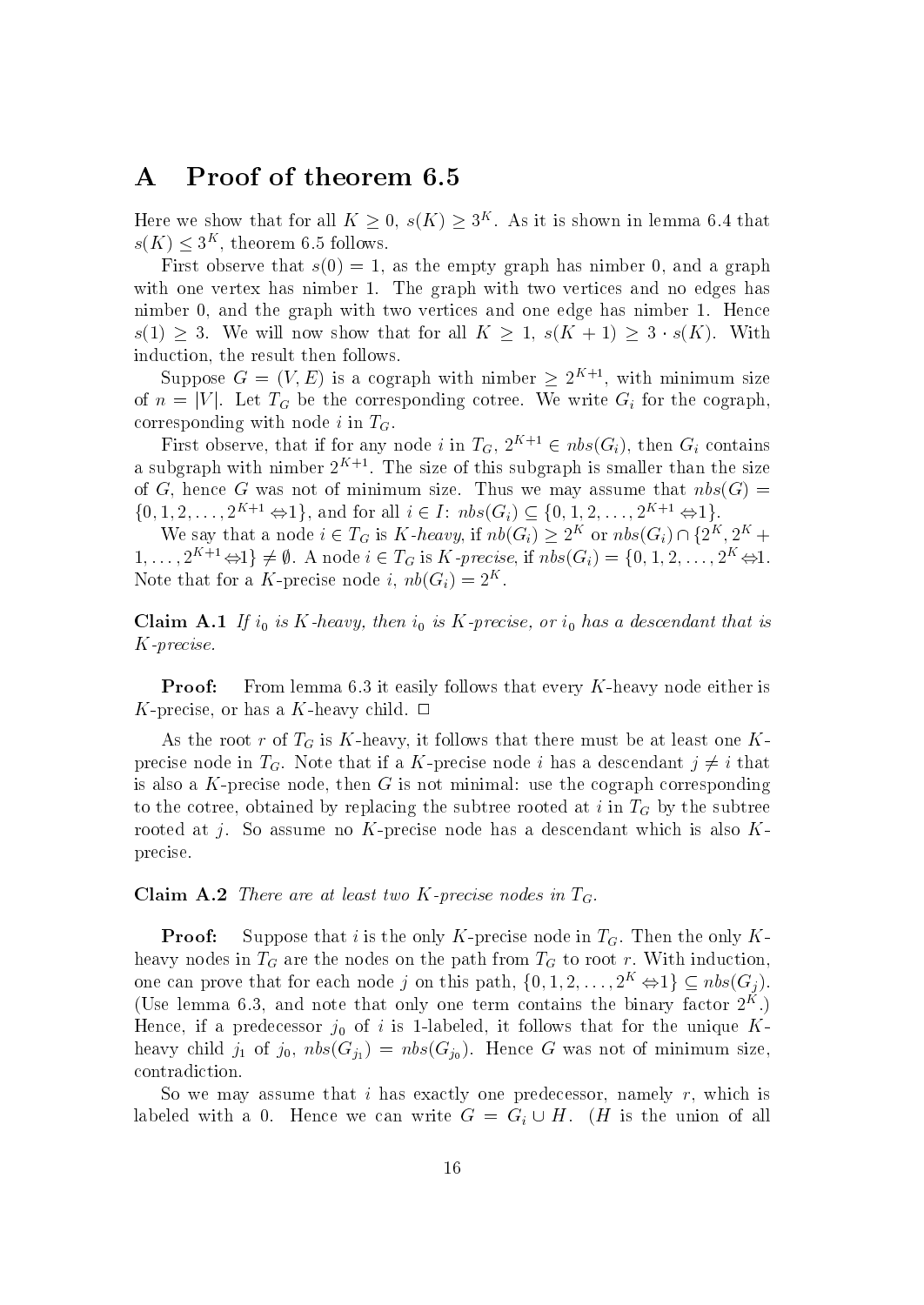cographs, corresponding to the other childs of r.)  $nbs(G_i) = \{0, 1, 2, \ldots, 2^K \Leftrightarrow 1\},\$ cographs, corresponding to the other childs of r.)  $nbs(G_i)$ <br> $nbs(H) \subset \{0, 1, 2, ..., 2^K \Leftrightarrow 1\}$ . If  $nb(H) < 2^K$ , then  $2^K$ .  $nbs(H) \subseteq \{0, 1, 2, \ldots, 2^K \Leftrightarrow 1\}$ . If  $nb(H) < 2^K$ , then  $2^K + nb(H) \notin nbs(G_i \cup H)$ , hence  $n\upsilon(G) \leq 2^{m+1}$ . So  $n\upsilon(H) = 2^m$ . Applying lemma 6.2 it follows that  $nbs(G_i \cup H) = \{2^K, 2^K + 1, 2^K + 2, \ldots, 2^{K+1} \Leftrightarrow 1\}$ , contradiction.  $\Box$ 

If there are at least three  $K$ -precise nodes, then note that each of these must have at least  $s(K)$  leaf-descendants. Hence  $s(K + 1) \geq 3 \cdot s(K)$ . Assume now there are exactly two K-precise nodes, i0 and i1. Let i2 be the lowest common and in and intervals as above, we can argue that G is not of  $\alpha$  is not of  $\alpha$  is not of  $\alpha$  is not of  $\alpha$ size, if a node between induced in and in and in and in a label in and in and in  $\Delta$  distribution in and if  $\Delta$ iz has label 1, then it has exactly two children, which are both K-heavy. (Each  $\mu$  -heavy. (Each K-heavy. (Each K-heavy. (Each K-heavy. (Each K-heavy. (Each K-heavy. (Each K-heavy. (Each K-heavy. (Each K-heavy. (Each Ksubtree rooted at one of these two children contains exactly one of i0 and i1, in  $\mathbf{u}$ this case.)

we consider now two cases, namely that i $2$  is now two cases in the i2 has label  $2$  has label  $\sim$ 1.

**Case 1**.  $i_2$  has label 0. Then  $G_{i_2}$  can be written as  $G_{i_2} = G_{i_0} \cup G_{i_1} \cup G_{i_1} \cup G_{i_2}$ ... $G_{j_r}$ . Write  $H = G_{j_1} \cup \ldots \cup G_{j_r}$ . Note that  $nbs(H) \subseteq \{0, 1, 2, \ldots, 2^K \Leftrightarrow 1\},$ as none of the nodes  $j_1,\ldots,j_r$  is K-heavy. If  $nv(\boldsymbol{H}) = 2^{K}$ , then  $nvs(\mathbf{G}_{i_2}) =$  $\{0, 1, \ldots, 2^K \Leftrightarrow 1\}$  and  $i_2$  is K-precise, contradiction. So  $nb(H) < 2^K$ , and it follows that  $nbs(G_{i_2}) = \{2^K, 2^K + 1, \ldots\}$ Then  $G_{i_2}$  can be written as  $G_{i_2} = G_{i_0}$ .<br>  $\cup G_{j_r}$ . Note that  $nbs(H) \subseteq \{0, 1, 2\}$ .<br>  $\cup_{j_r}$  is K-heavy. If  $n b(H) = 2^K$ , the K-precise, contradiction. So  $n b(H)$ ,  $2^K + 1, \ldots, 2^{K+1} \Leftrightarrow 1 \} \cup nbs(H)$ .

Claim A.3 Let j be a node in  $T_G$  on the path from  $i_2$  to r. Let  $H_i$  be the subgraph of  $G_j$ , obtained by removing all leaf-descendants of  $i_0$  and of  $i_1$  from  $G_j$ . Then  $\{0, 1, \ldots, 2^K \Leftrightarrow 1\}$  and  $i_2$  is K-preci<br>follows that  $nbs(G_{i_2}) = \{2^K, 2^K + 1,$ <br>**Claim A.3** Let j be a node in  $T_G$  on<br>of  $G_j$ , obtained by removing all leaf-<br> $nbs(G_j) = nbs(H_j) \cup \{2^K, 2^K + 1, \ldots\}$  $nbs(G_i) = nbs(H_i) \cup \{2^K, 2^K + 1, \ldots, 2^{K+1} \Leftrightarrow 1\}.$ 

**Proof:** With induction. For  $j = i_2$ , the claim holds, as is argued above. Suppose the claim holds for the  $K$ -heavy child  $\gamma$  of  $\gamma$ . Note that none of the other children of j is  $K$ -heavy. We must have that  $n\theta(G_{j'}) = n\theta(H_{j'}) \leq 2$ , otherwise  $n_{\theta}(\mathbf{G}_{j'})=2\pi+\pi$ , which contradicts the minimality of  $\mathbf{G}_{j}$ . **Herol:** With induction. For  $j = i_2$ , the claim holds, as is argued above.<br>Suppose the claim holds for the K-heavy child j' of j. Note that none of the other<br>children of j is K-heavy. We must have that  $nb(G_{j'}) = nb(H_{j'}) < 2^K$ ,

Write  $G_i = G_{i'} \cup H$ , or  $G_i = G_{i'} \times H$ . If j is labeled with a 0, then  $H_i =$  $H_{j'} \cup H$ , and  $nbs(G_j) = nb(G_{j'}) \oplus nbs(H) \cup nb(H) \oplus nbs(H_{j'}) \cup nb(H) \oplus \{2^K, 2^K +$ suppose the claim holds for the *K*-heavy child *f* or *f* or *f*. Note that hole of children of *j* is *K*-heavy. We must have that  $nb(G_{j'}) = nb(H_{j'}) < 2^K$ ,  $nb(G_{j'}) = 2^{K+1}$ , which contradicts the minimality of *G*.<br>Write  $G_j = G$  $\{1,\ldots,2^{K+1}\} = nb(H_{i'}) \oplus nbs(H) \cup nb(H) \oplus nbs(H_{i'}) \cup \{2^{K},2^{K}+1,\ldots,2^{K+1}\} =$  $nb(H_{i'} \cup H)\{2^K, 2^K+1,\ldots, 2^{K+1}\}$ . If j is labeled with a 1, then  $H_i = H_{i'} \times H$  and nbs( $G_j$ ) = 2 b), which contradicts the infinitious of  $G$ .<br>
Write  $G_j = G_{j'} \cup H$ , or  $G_j = G_{j'} \times H$ . If j is labeled with a 0, then  $H_j = H_{j'} \cup H$ , and  $nbs(G_j) = nb(G_{j'}) \oplus nb(s(H) \cup nb(H) \oplus nb(s(H_{j'}) \cup nb(H) \oplus \{2^K, 2^K + 1, ..., 2^{K+1}\} = nb(H_{j'}) \oplus nb(s(H$  $nb(H_{i'} \times H) \cup \{2^K, 2^K + 1, \ldots, 2^{K+1}\}. \ \ \Box$  $G_j = G_{j'} \cup H$ , of  $G_j$ <br>
and  $nbs(G_j) = nb(G_j)$ <br>  $f^{-1}$ } =  $nb(H_{j'}) \oplus nbs$ <br>  $H)$ {2<sup>K</sup>, 2<sup>K</sup> + 1, ..., 2<sup>K</sup><br>  $H$ )  $\cup$  {2<sup>K</sup>, 2<sup>K</sup> + 1, ...  $n b(H_{j'} \cup H)\{2^K, 2^{K}+1, \ldots, 2^{K+1}\}$ . If<br>  $n b s(G_j) = n b s(G_{j'}) \cup n b s(H) = n b s(I)$ <br>  $n b(H_{j'} \times H) \cup \{2^K, 2^K + 1, \ldots, 2^{K+1}\}$ <br>
In particular, we have for the records  $n b s(G_r) = n b s(H_r) \cup \{2^K, 2^K + 1, \ldots\}$ 

In particular, we have for the root r of  $T_G$  that  $\{0, 1, 2, \ldots, 2^{K+1} \Leftrightarrow 1\}$  =  $, 2<sup>K</sup> + 1, \ldots, 2<sup>K+1</sup> \Leftrightarrow 1$ . Hence  $nb(H_r) \geq 2<sup>K</sup>$ . So, if we remove all leaf-descendants of indicates of indicates of indicates of indicates  $\alpha$ nimber at least  $2^{**}$ , hence with a graph with at least  $s(\Lambda)$  vertices. As both  $\sigma_{i_0}$ and  $G_{i_1}$  contain at least  $s(K)$  vertices, G contains at least  $3 \cdot s(K)$  vertices. This ends the analysis of case 1.

**Case 2.**  $i_2$  has label 1. Then  $G_{i_2}$  can be written as  $G_{i_2} = (G_{i_0} \cup G_{j_1} \cup \ldots G_{j_r}) \times$  $(G_{i_1} \cup G_{k_1} \cup \ldots G_{k_s}).$  Write  $H = G_{j_1} \cup \ldots G_{j_r}$ , and  $K = G_{k_1} \cup \ldots G_{k_r}$ . Calculation shows that  $n s(s)$  is  $G$  ) vertices. As both  $G_i$ <br>shows that nbs( $G_i$ ) vertices,  $G$  contains at least  $3 \cdot s(K)$  vertices. Thi<br>ends the analysis of case 1.<br> $\text{Case 2. } i_2$  has label 1. Then  $G_{i_2}$  can be written as  $G_{i_2}$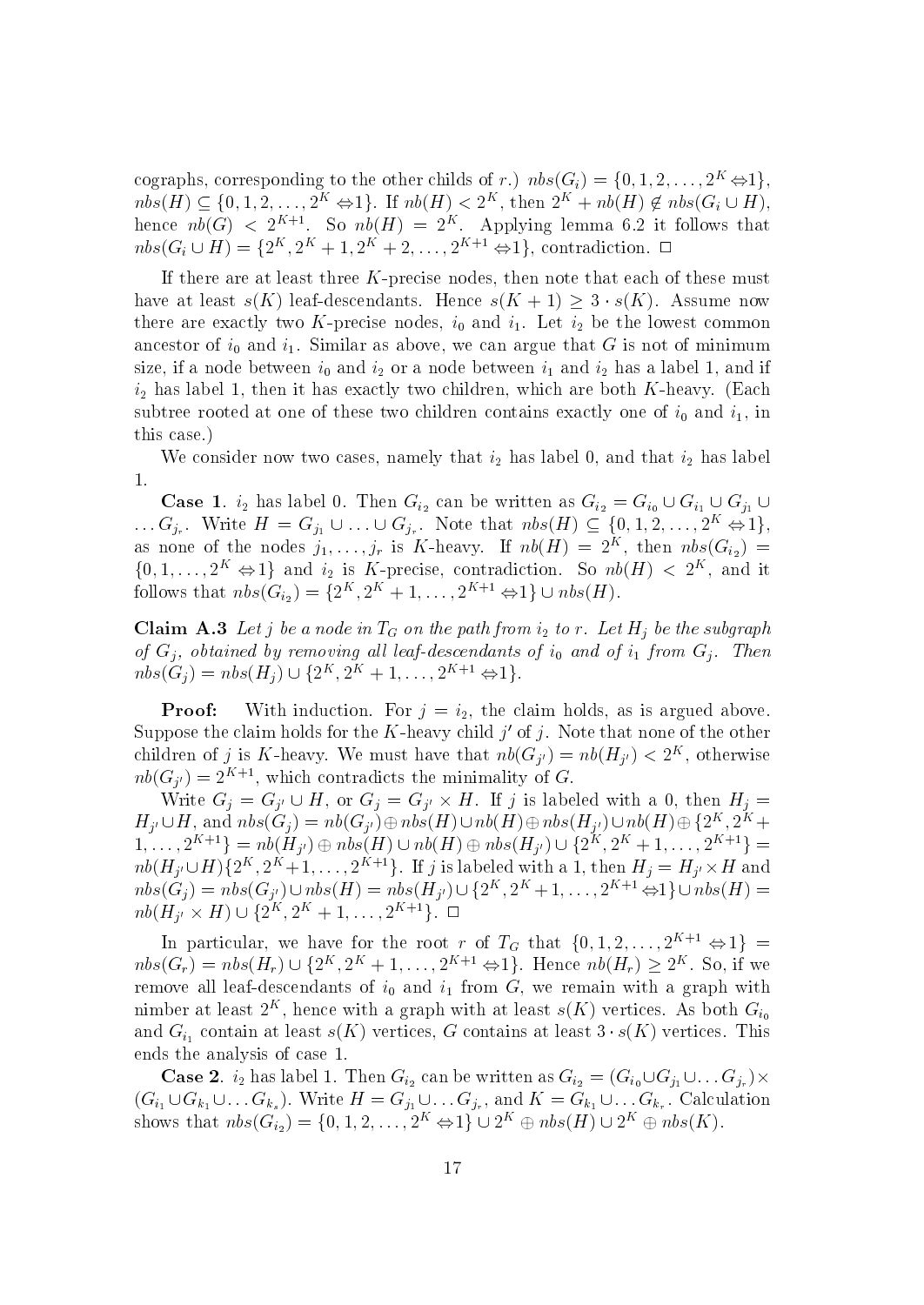Consider the graph  $G' = G_{i_0} \cup (H \times K)$ . There are two cases:

**Case 2.1.**  $nb(H \times K) = 2^{K}$ . Then G contains at least  $3 \cdot s(K)$  vertices: H and K together contain at least  $s(K)$  vertices and are disjoint from  $G_{i_0}$  and  $G_{i_1}$ , which both also contain at least  $s(K)$  vertices.

**Case 2.2.**  $nb(H \times K) < 2^K$ . As none of the nodes  $j_1, \ldots, j_r, k_1, \ldots, k_s$  is Kheavy, it follows that  $nbs(G') = nb(H \times K) \oplus nbs(G_{i_0}) \cup nb(G_{i_0}) \oplus nbs(H \times K) =$  $nb(H \times K) \oplus \{0, 1, 2, \ldots, 2^K \Leftrightarrow 1\} \cup 2^K \oplus nbs(H) \cup 2^K \oplus nbs(K) = nbs(G_{i_2}).$  Now let  $G''$  be the cograph, that corresponds to the cotree that is obtained by replacing in  $T_G$  the subtree rooted at  $i_2$  by the cotree  $T_{G'}$  of G'. The nimberset for  $i_2$  does not change under this replacement operation, and hence  $nb(G'') = nb(G)$ . But  $G''$  has fewer vertices than G, contradiction. This ends the proof of case 2, and of theorem 6.5.

### Acknowledgements

I like to thank Mark de Berg, Goos Kant, Ton Kloks, Dieter Kratsch, and Marc van Kreveld for several very helpful ideas and comments.

## References

- [1] E. R. Berlekamp, J. H. Conway, and R. K. Guy. Winning Ways for your mathematical plays, Volume 1: Games in General. Academic Press, New York, 1982.
- [2] K. S. Booth and G. S. Lueker. Testing for the consecutive ones property, interval graphs, and graph planarity using pq-tree algorithms. J. Comp.  $Syst. Sc., 13:335-379, 1976.$
- [3] J. H. Conway. On Numbers and Games. Academic Press, London, 1976.
- [4] D. G. Corneil, Y. Perl, and L. K. Stewart. A linear recognition algorithm for cographs.  $SIAM$  J. Comput., 4:926-934, 1985.
- [5] M. Dietzfelbinger, A. Karlin, K. Mehlhorn, F. Meyer auf der Heide, H. Rohnert, and R. E. Tarjan. Dynamic perfect hashing: Upper and lower bounds. In Proceedings of the 29th Annual Symposium on Foundations of Computer  $Science, pages 524–531, 1988.$
- [6] M. C. Golumbic. Algorithmic Graph Theory and Perfect Graphs. Academic Press, New York, 1980.
- [7] M. C. Golumbic, D. Rotem, and J. Urrutia. Comparability graphs and intersection graphs. Disc. Math.,  $43:37-46$ , 1983.